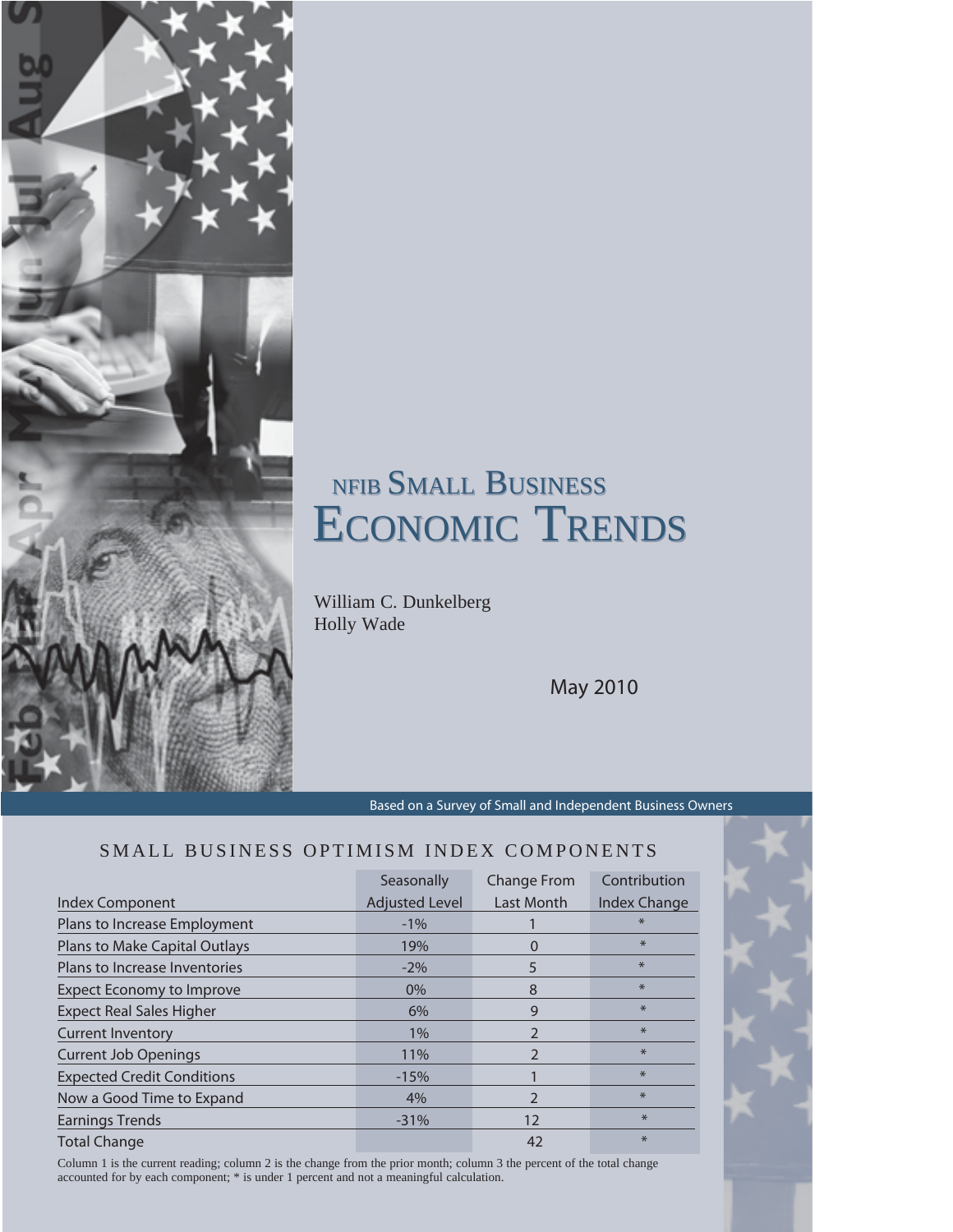## **NFIB SMALL BUSINESS ECONOMIC TRENDS**

*The NFIB Research Foundation has collected Small Business Economic Trends Data with Quarterly surveys since 1973 and monthly surveys since 1986. The sample is drawn from the membership files of the National Federation of Independent Business (NFIB). Each was mailed a questionnaire and one reminder. Subscriptions for twelve monthly SBET issues are \$250. Historical and unadjusted data are available, along with a copy of the questionnaire, from the NFIB Research Foundation. You may reproduce Small Business Economic Trends items if you cite the publication name and date and note it is a copyright of the NFIB Research Foundation. © NFIB Research Foundation. ISBS #0940791-24-2. Chief Economist William C. Dunkelberg and Policy Analyst Holly Wade are responsible for the report.*

## **IN THIS ISSUE**

| Most Important Problem  18 |
|----------------------------|
|                            |
|                            |
|                            |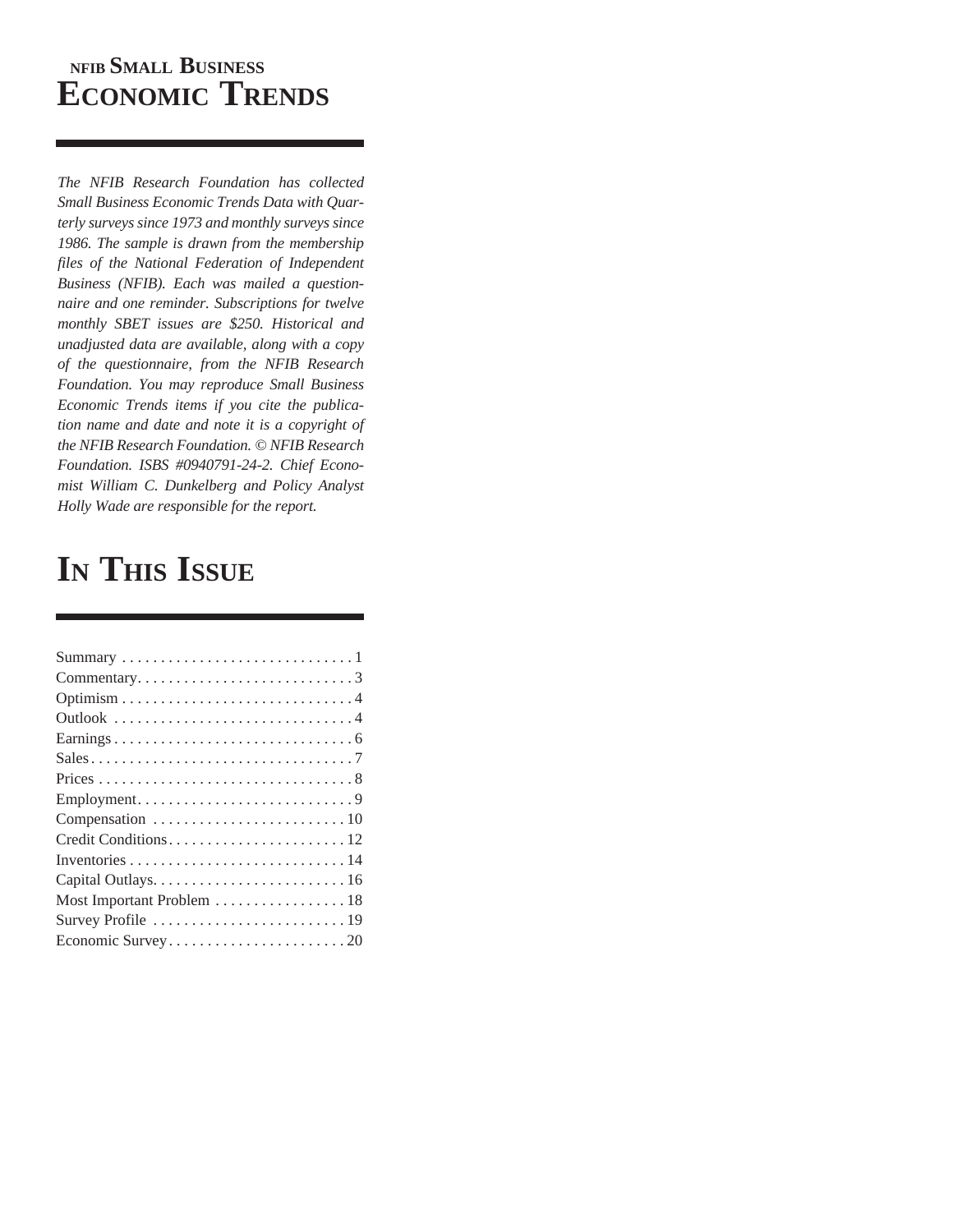| <b>SMALL BUSINESS SURVEY QUESTIONS</b>                                                                               | PAGE IN REPORT |
|----------------------------------------------------------------------------------------------------------------------|----------------|
| Are loans easier or harder to get than they were                                                                     |                |
|                                                                                                                      |                |
| During the last three months, was your firm able to                                                                  |                |
|                                                                                                                      |                |
| Do you expect to find it easier or harder to obtain your                                                             |                |
|                                                                                                                      |                |
| If you borrow money regularly (at least once every three                                                             |                |
| months) as part of your business activity, how does the<br>rate of interest payable on your most recent loan compare |                |
|                                                                                                                      |                |
| If you borrowed within the last three months for business                                                            |                |
| purposes, and the loan maturity (pay back period) was 1                                                              |                |
|                                                                                                                      |                |
| During the last three months, did you increase or decrease                                                           |                |
|                                                                                                                      |                |
| At the present time, do you feel your inventories are too                                                            |                |
|                                                                                                                      |                |
| Looking ahead to the next three months to six months,                                                                |                |
| do you expect, on balance, to add to your inventories,                                                               |                |
|                                                                                                                      |                |
| During the last six months, has your firm made any capital                                                           |                |
| expenditures to improve or purchase equipment, buildings,                                                            |                |
|                                                                                                                      |                |
| If [your firm made any capital expenditures], what was                                                               |                |
|                                                                                                                      |                |
| Looking ahead to the next three to six months, do you                                                                |                |
| expect to make any capital expenditures for plant                                                                    |                |
|                                                                                                                      |                |
| What is the single most important problem facing your                                                                |                |
|                                                                                                                      |                |
| Please classify your major business activity, using one                                                              |                |
|                                                                                                                      |                |
| How many employees do you have full and part-time,                                                                   |                |
|                                                                                                                      |                |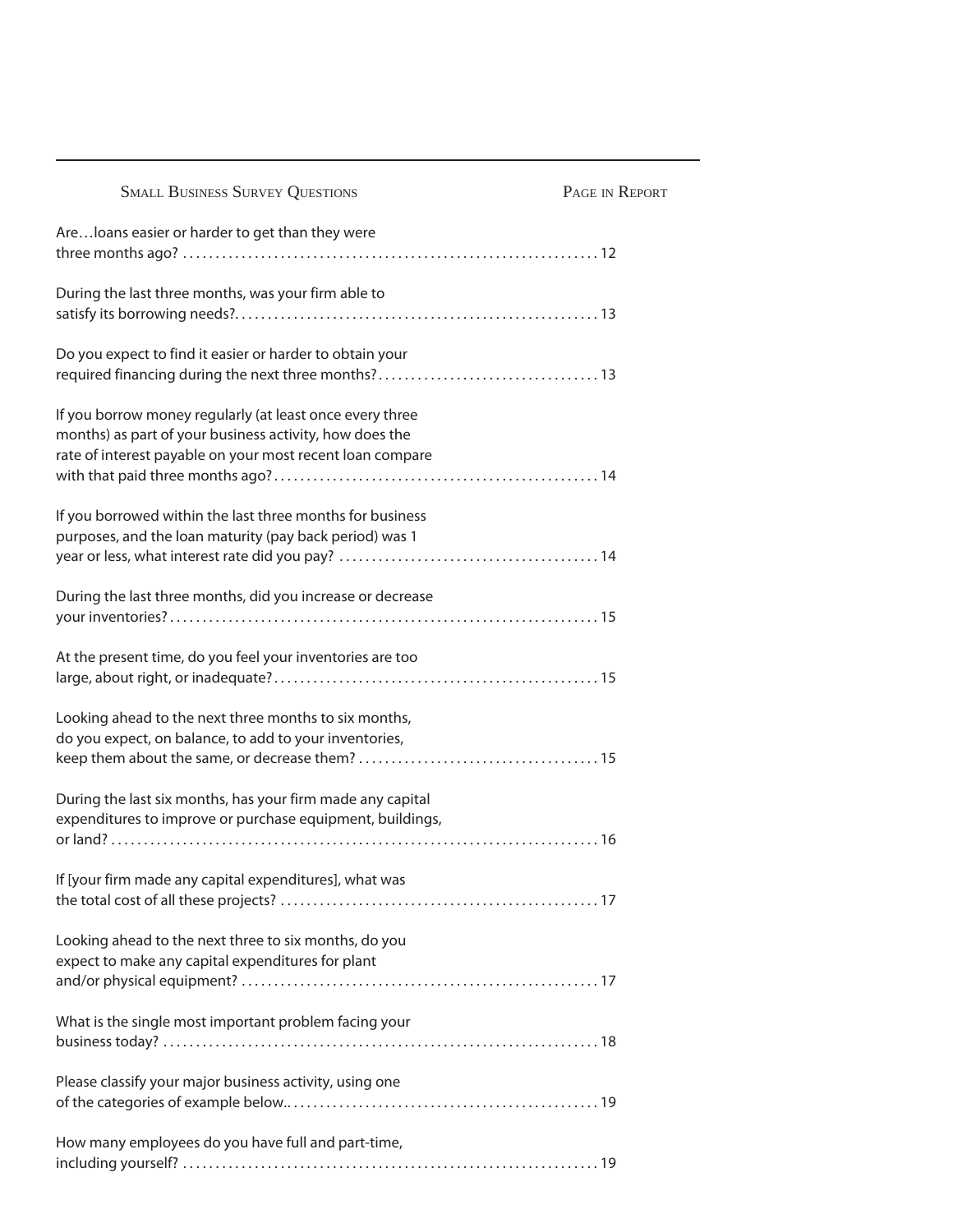## **SUMMARY**

## **OPTIMISM INDEX**

The Index of Small Business Optimism gained 3.8 points, rising to 90.6, barely exceeding the "90 barrier". Pessimism persists but the Index is finally out of the 80s, at least for one month. The April Index ended seven straight quarters of under 90 readings - a pyrrhic victory considering the mound of obstacles heading down Main Street from Washington, D.C. There is nothing magical about entering the 90s, other than in comparison to the 1980-82 period when only one quarterly reading fell below 90. While nine of the 10 Index components rose and one was unchanged from March, job creation and capital expenditure plans have not recovered. These gains are not enough to establish that a solid recovery is underway.

## **LABOR MARKETS**

Average employment per firm first turned negative in April 2007. It has been negative for 10 of the last 12 quarterly readings ending with a negative 0.18 in April 2010 (seasonally adjusted). Current job openings are also at low levels. Eleven (11) percent (seasonally adjusted) of small business owners reported unfilled job openings in April, up two points but historically very weak. The net percent of owners increasing employment in the last three months fell one point to a net negative 12 percent.

### **CAPITAL SPENDING**

The frequency of reported capital outlays over the past six months rose one point to 46 percent of all firms, two points above the 35 year record low. Plans to make capital expenditures over the next few months were unchanged at 19 percent, three points above the 35 year record low. Four percent characterized the current period as a good time to expand facilities, up two points from March. A net zero percent expect business conditions to improve over the next six months, up eight points from March.

### **INVENTORIES AND SALES**

The net percent of all owners (seasonally adjusted) reporting higher nominal sales in the past three months improved 10 points to a net negative 15 percent, still negative but a huge improvement. It is the best reading since September 2008. The net percent of owners expecting real sales gains gained nine points, increasing to six net percent of all owners (seasonally adjusted). Small business owners continued to liquidate inventories and weak sales trends gave little reason to order new stock. A net negative 18 percent of all owners reported gains in inventories, 10 points better than December's record liquidation reading. Plans to add to inventories improved five points to a net negative two percent of all firms (seasonally adjusted).



This survey was conducted in April 2010. A sample of 10,799 small-business owners/members was drawn. Two thousand one hundred fourteen (2176) usable responses were received – a response rate of 20 percent.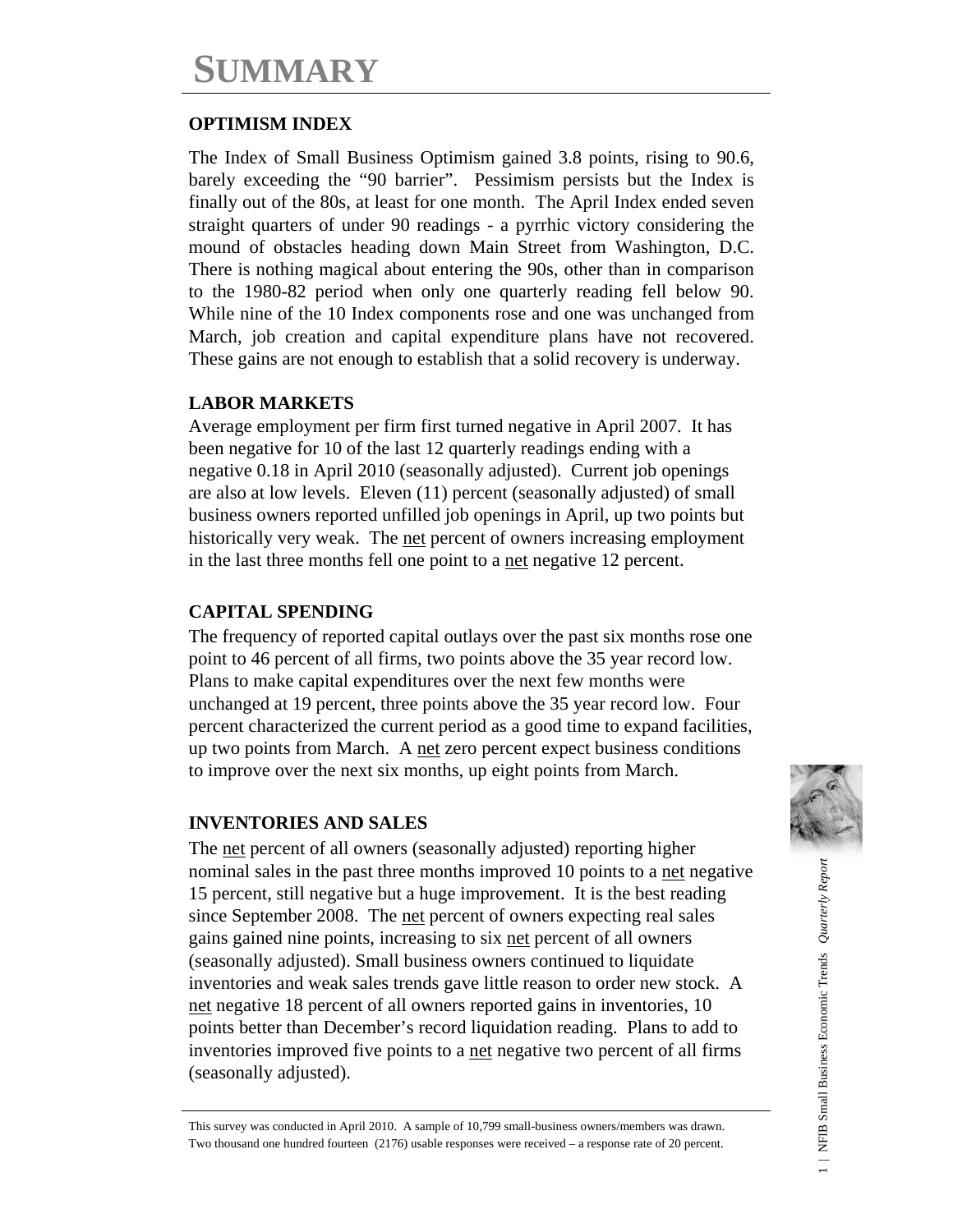## **SUMMARY**

### **INFLATION**

The weak economy continued to put downward pressure on prices. Seasonally adjusted, the net percent of owners raising prices was a negative 11 percent, a nine point increase in the net percent raising prices. Certainly in the near-term, inflation is not a risk. Plans to raise prices rose four points to a net seasonally adjusted 13 percent of owners. On the cost side, four percent of owners cited inflation as their number one problem (e.g. costs coming in the "back door" of the business) and only four percent cited the cost of labor, so neither labor costs nor materials costs are pressuring owners.

## **PROFITS AND WAGES**

Reports of positive profit trends improved by 12 points in April, registering a net negative 31 percentage points (still 27 points worse than the best expansion reading reached in 2005). The persistence of this imbalance is bad news for the small business community. Profits are important for the support of capital spending and expansion. For those reporting lower earnings compared to the previous three months (51 percent, down seven points), 57 percent cited weaker sales, four percent blamed rising labor costs, six percent higher materials costs, two percent higher insurance costs, and six percent blamed lower selling prices. Six percent blamed taxes and regulatory costs. Owners continued hold the line on compensation, with eight percent reporting reduced worker compensation and 12 percent reporting gains. But the April figures do suggest that owners are starting to raise compensation, even if only a bit. Seasonally adjusted, a net three percent reported raising worker compensation, only five points better than February's record low reading of negative two percent. However, labor costs still appear to be under control, one of the major factors affecting inflation pressures.

## **CREDIT MARKETS**

Regular NFIB borrowers, 31 percent (a record low) accessing capital markets at least once a quarter, continued to report difficulties in arranging credit. A net 14 percent reported loans harder to get than in their last attempt, down one point from March. Overall, 91 percent of the owners either reported all their credit needs met or they did not want to borrow. Credit may be harder to get, but it is available to many who complain that terms are tougher than they were a few years ago. Only four percent of the owners reported "finance" as their top business problem (down one point). Pre-1983, as many as 37 percent cited financing and interest rates as their top problem. What businesses need are customers, giving them a reason to hire and make capital expenditures and borrow to support those activities. The percent of owners reporting higher interest rates on their most recent loan was six percent, while two percent reported lower rates. The net percent of owners expecting credit conditions to ease in the coming months was a seasonally adjusted net negative 15 percent (more owners expect that it will be "harder" to arrange financing), an improvement of one point over March.

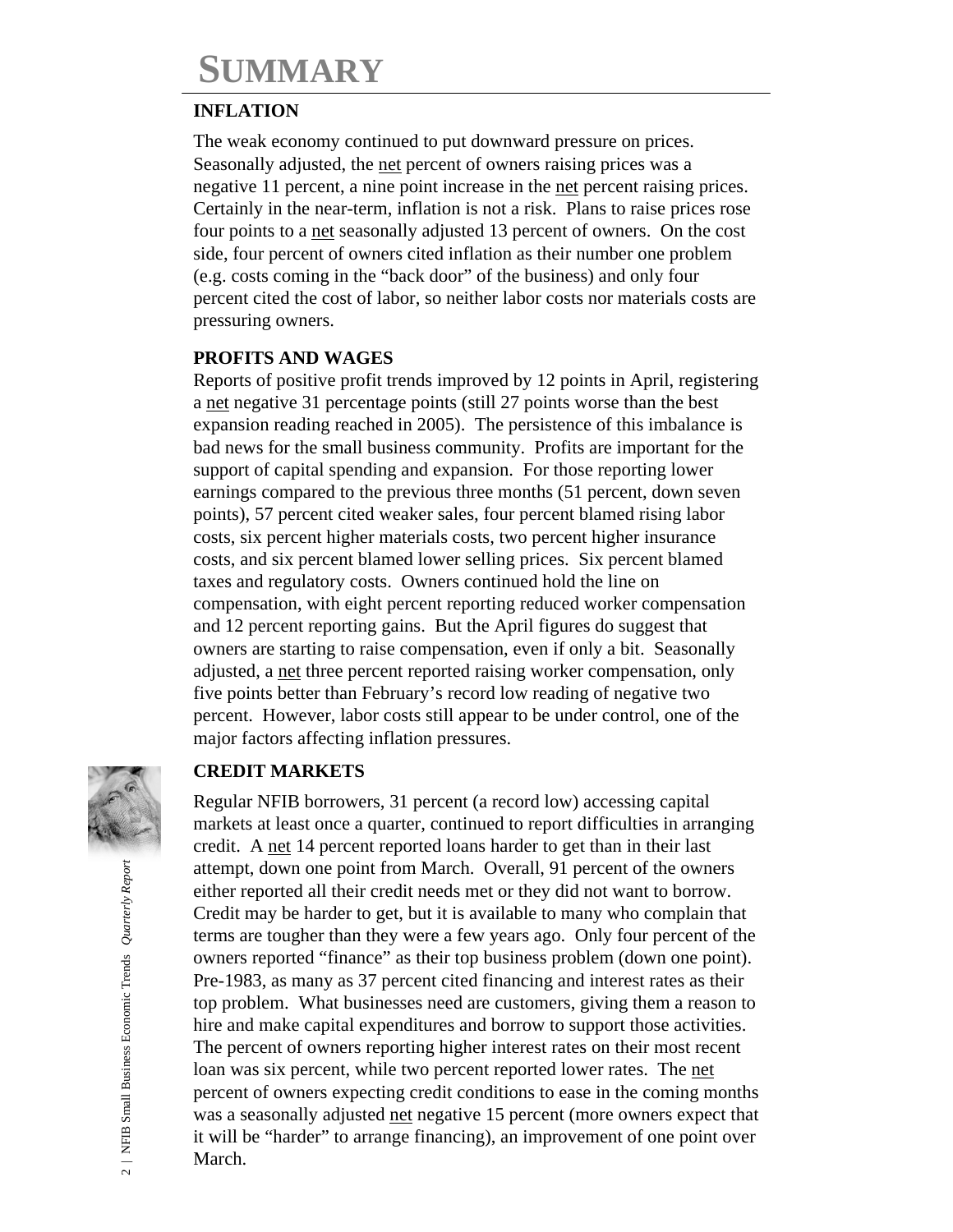## **COMMENTARY**

Well, the Index avoided a string of eight quarterly readings below 90 by a meager 0.6 points. Restated, we have eight quarterly readings below 91, either way it is ugly and there was only one reading in the 1980-82 period that was lower, although its second quarter was close at 91.7. After the economy bottomed in the fourth quarter of 1982, the Index rose from 95 to over 105 in two quarters and stayed above 105 for six quarters. Assuming that the most recent recession bottomed in the third quarter of 2009, the Index has remained depressed and Gross Domestic Product (GDP) growth has averaged less than half of that experienced in the 1983 recovery period. Perhaps this weaker recovery is a result of the fact that small businesses are not participating.

Reported capital spending and plans to make outlays are at historic low levels. Looks like no money gets spent unless something breaks or the roof leaks. Owners are very satisfied with current inventory stocks but do not plan to add aggressively, apparently because they are not very optimistic about the course of future sales and business conditions. The percent of owners reporting "weak sales" as their top problem did drop five points, but 29 percent still see this as their major challenge.

Credit? Washington continues to play this card as a major cause of the slow paced of recovery. From 2003-07 we proved we could generate a lot of jobs by making bad loans in the housing boom, a mistake we should not repeat. The media sites examples of firms that are turned down, most frequently is seems, construction-related firms. But now we are over-built and lenders do not see financing more homes or strip malls as good projects. On top of that, consumer spending crashed. Ninety-one (91) percent of the owners said they got all the credit they wanted (or did not want any), only four percent said credit was their top business problem. Regular borrowers did report credit "hard or harder" to get, but that should be no surprise. So with capital spending, inventory investment and hiring plans at record lows, there is little credit demand.

Jobs? The economy posted a gain of 290,000, but 100,000 were health and social services, education and government. We need at least 125,000 to stay even with population growth and another 325,000 a month if we want to re-employ the eight million that lost their jobs in the recession. That's 450,000 new jobs every month for three years, a tall order. Small business is the major job producer and currently is not in the mood to create new jobs. More firms still plan to reduce employment than to add new workers and a historically low 11 percent report job openings. Uncertainty is the enemy and Washington is a major source of uncertainty for business owners. Congress continues to advance legislation that is an anathema to business. Surprises like the 1099 requirement in the Health Care Bill continue to concern owners and threats of a VAT are truly disconcerting since it is so expensive and intrusive. The list goes on. Bottom line, the recovery will be sub-par in comparison to the recoveries we experienced following past recessions such as the one in 1980-82.

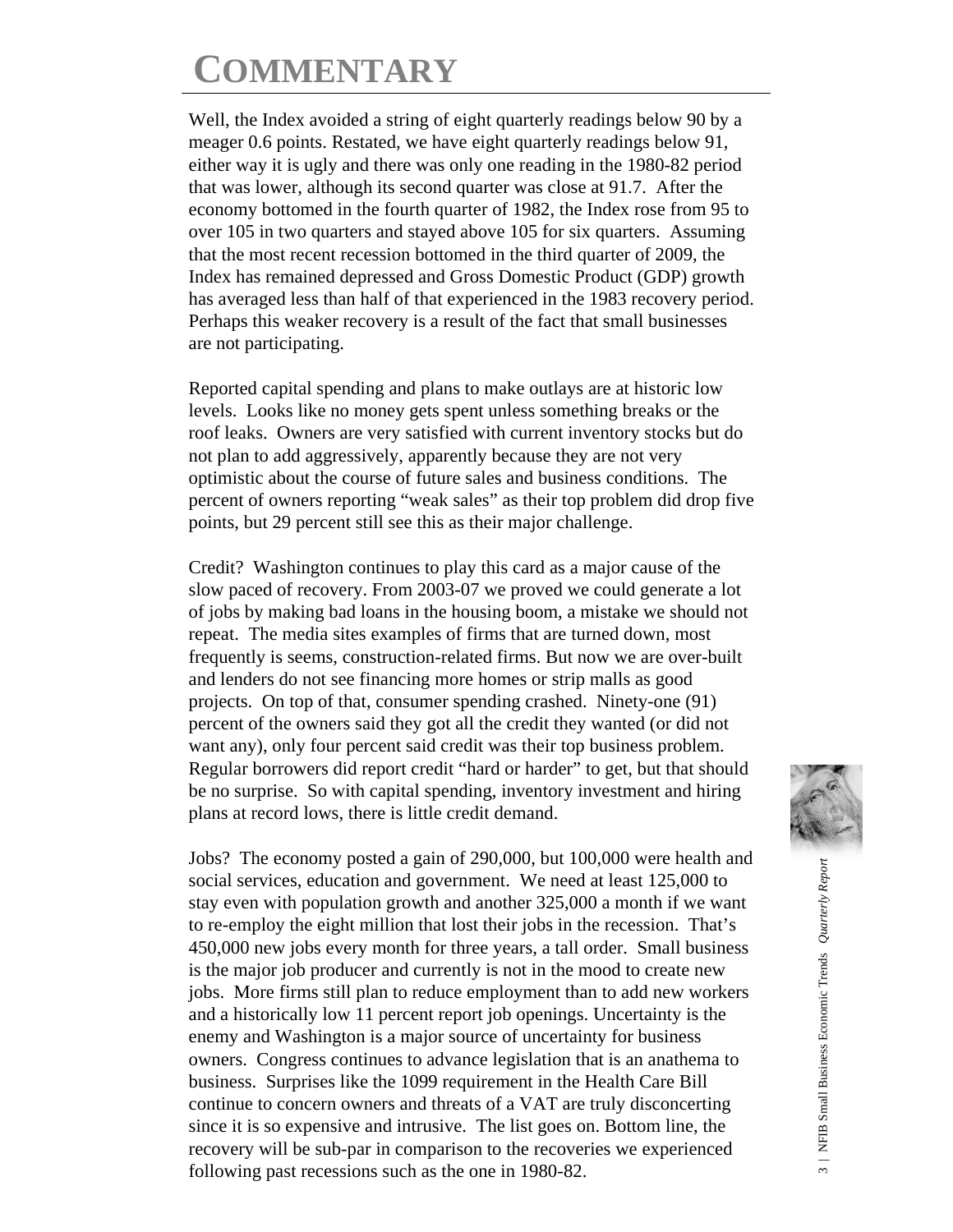#### OPTIMISM INDEX

Based on Ten Survey Indicators *(Seasonally Adjusted 1986=100)*



#### OPTIMISM INDEX

Based on Ten Survey Indicators *(Seasonally Adjusted 1986=100)*

|      |                                                                             |      |           |       |           | Jan Feb Mar Apr May Jun Jul Aug Sep Oct Nov Dec |           |                          |      |      |
|------|-----------------------------------------------------------------------------|------|-----------|-------|-----------|-------------------------------------------------|-----------|--------------------------|------|------|
|      | 2005 103.7 103.7 102.5 99.8 100.8 100.8 101.1 100.9 100.0 103.7 101.2 101.4 |      |           |       |           |                                                 |           |                          |      |      |
|      | 2006 101.1 101.5 98.0 100.1 98.5 96.7 98.1                                  |      |           |       |           |                                                 |           | 95.9 99.4 100.7          | 99.7 | 96.5 |
| 2007 | 98.9                                                                        |      |           |       |           | 98.2 97.3 96.8 97.2 96.0 97.6                   |           | 96.3 97.3 96.2 94.4 94.6 |      |      |
| 2008 | 91.8                                                                        | 92.9 | 89.6      | 91.5  | 89.3 89.2 | 88.2                                            | 91.1 92.9 | 87.5                     | 87.8 | 85.2 |
| 2009 | 84.1                                                                        |      | 82.6 81.0 | 86.8  | 88.9 87.8 | 86.5                                            | 88.6 88.8 | 89.1                     | 88.3 | 88.0 |
| 2010 | 89.3                                                                        | 88.0 | 86.8      | -90.6 |           |                                                 |           |                          |      |      |

## **SMALL BUSINESS OUTLOOK**

#### **OUTLOOK**

Good Time to Expand and Expected General Business Conditions *January Quarter 1974 to April Quarter 2010 (Seasonally Adjusted)*

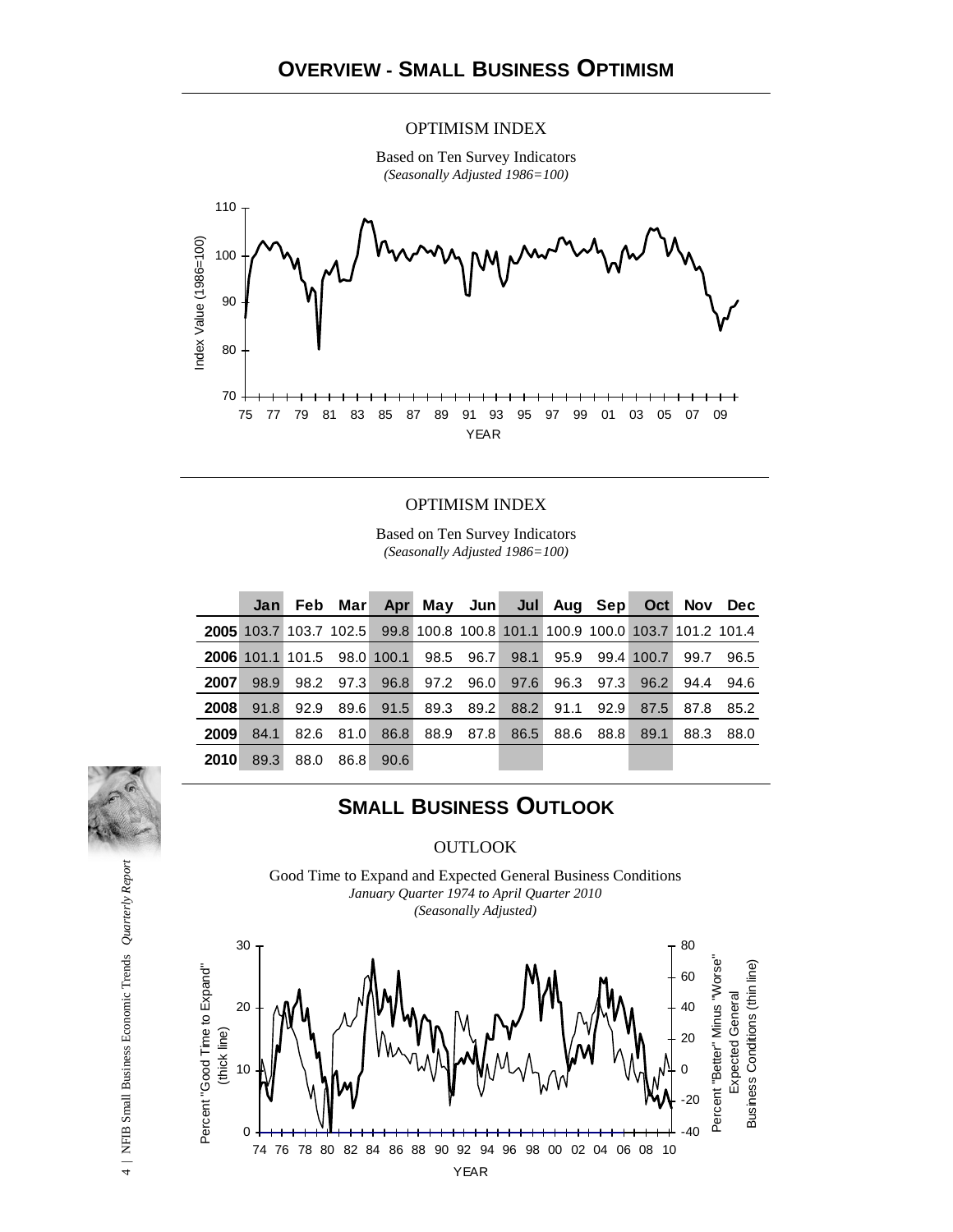#### OUTLOOK FOR EXPANSION

Percent Next Three Months "Good Time to Expand" *(Seasonally Adjusted)*

|      | Jan | Feb | Mar | Apr               | May Jun           |    | Jul |    | Aug Sep | Oct | Nov | <b>Dec</b> |
|------|-----|-----|-----|-------------------|-------------------|----|-----|----|---------|-----|-----|------------|
| 2005 | 23  | 24  | 19  | 18                | 18                | 22 | 20  | 21 | 19      | 22  | 20  | 21         |
| 2006 | 20  | 20  | 19  | 18                | 18                | 13 | 16  | 13 | 18      | 20  | 17  | 17         |
| 2007 | 17  | 18  | 12  | $12 \overline{ }$ | $12 \overline{ }$ | 13 | 16  | 12 | 14      | 14  | 13  | 14         |
| 2008 | 9   | 8   | 5   | 6                 | 4                 | 4  | 6   | 6  | 11      | 5   |     | 7          |
| 2009 | 6   | 3   | 1   | $\overline{4}$    | 5                 | 4  | 5   | 5  | 9       | 7   | 8   |            |
| 2010 | 5   | 4   | 2   | 4                 |                   |    |     |    |         |     |     |            |

#### MOST IMPORTANT REASON FOR EXPANSION OUTLOOK

Reason Percent by Expansion Outlook *April 2010*

| Reason                     | <b>Good Time</b> | <b>Not Good Time</b> | <b>Uncertain</b> |
|----------------------------|------------------|----------------------|------------------|
| <b>Economic Conditions</b> |                  | 45                   | 14               |
| <b>Sales Prospects</b>     |                  | 5                    |                  |
| Fin. & Interest Rates      |                  |                      |                  |
| <b>Cost of Expansion</b>   |                  |                      |                  |
| <b>Political Climate</b>   |                  | 12                   |                  |
| <b>Other/Not Available</b> |                  |                      |                  |



#### OUTLOOK FOR GENERAL BUSINESS CONDITIONS

Net Percent ("Better" Minus "Worse") Six Months From Now *(Seasonally Adjusted)*

|      | Jan l |       | Feb Mar |                | Apr May Jun |       |                 | Jul Aug Sep |                |      | Oct Nov | Dec            |
|------|-------|-------|---------|----------------|-------------|-------|-----------------|-------------|----------------|------|---------|----------------|
| 2005 | 25    | 20    | 16      | $5^{\circ}$    | 5           | 16    | 12 <sub>1</sub> |             | 3              | 14   | 11      | 37             |
| 2006 | 6     | 3     | -5      | $-3$           | $-10$       | -8    | -6              | -8          | $\overline{2}$ | 11   | 11      | 12             |
| 2007 | $-1$  | $-2$  | $-7$    | -8             | -3          | -5    | $-1$            | $\Omega$    | 2              | $-2$ | $-10$   | $-4$           |
| 2008 | $-22$ | -9    | $-23$   | $-12$          | $-12$       | $-19$ | $-17$           | 4           | 14             | $-4$ | $-2$    | $-13$          |
| 2009 | $-12$ | $-21$ | $-22$   | $\overline{2}$ | 12          | 7     | $-3$            | 10          | 8              | 11   | 3       | $\overline{2}$ |
| 2010 | 1     | -9    | -8      | $\mathbf 0$    |             |       |                 |             |                |      |         |                |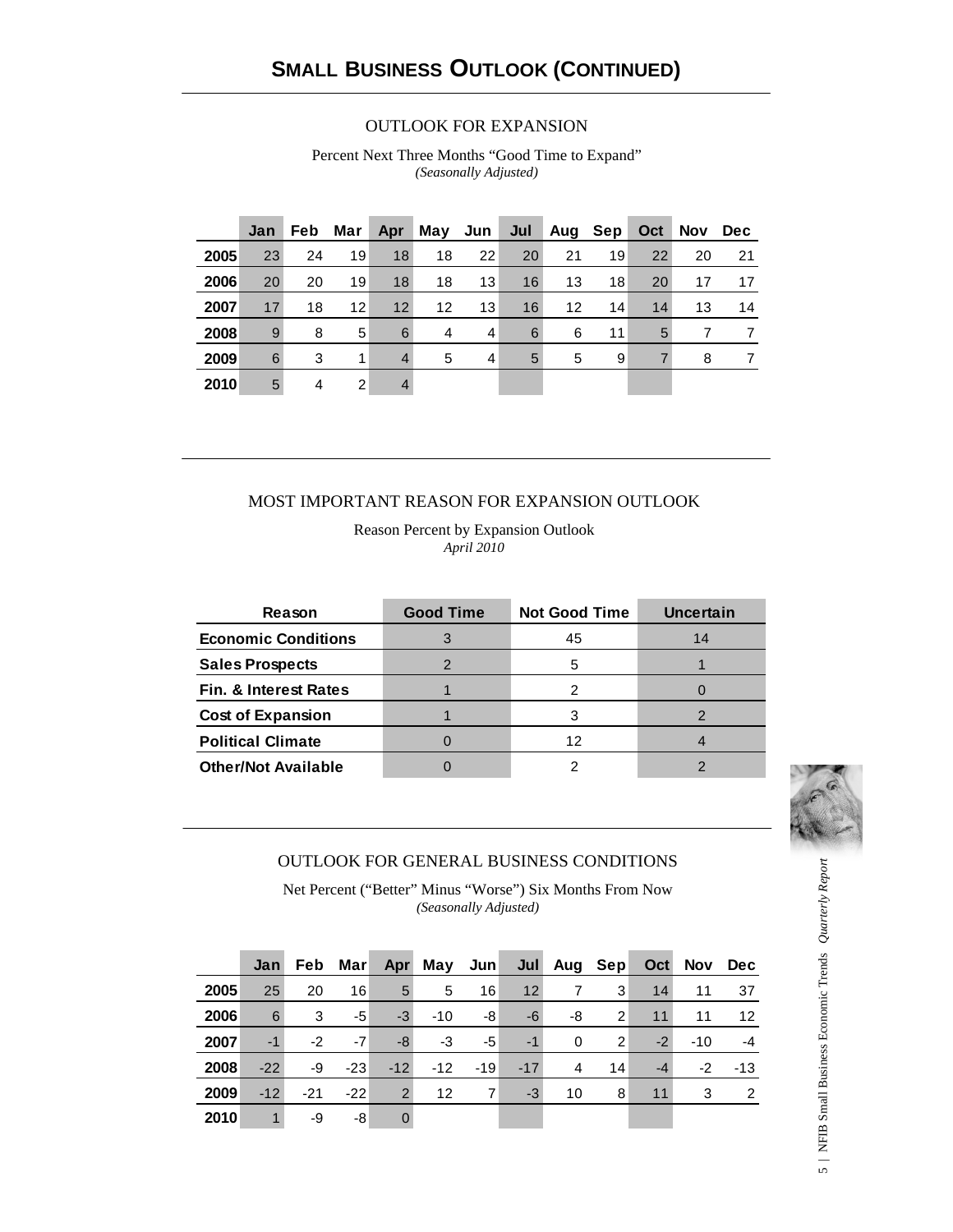#### EARNINGS



#### ACTUAL EARNINGS CHANGES

Net Percent ("Higher" Minus "Lower") Last Three Months Compared to Prior Three Months *(Seasonally Adjusted)*

|      | Jan   | Feb   | Mar∣  |       | Apr May Jun |                 |       | Jul Aug Sep |       |       | Oct Nov | <b>Dec</b> |
|------|-------|-------|-------|-------|-------------|-----------------|-------|-------------|-------|-------|---------|------------|
| 2005 | $-12$ | $-11$ | $-10$ | $-15$ | -9          | -13             | $-9$  | $-14$       | -14   | $-4$  | $-16$   | $-15$      |
| 2006 | $-16$ | $-15$ | $-12$ | $-13$ | $-11$       | 11 <sup>1</sup> | $-16$ | $-19$       | -8    | $-14$ | $-18$   | $-15$      |
| 2007 | $-21$ | $-19$ | $-15$ | $-19$ | $-15$       | $-18$           | $-17$ | $-22$       | $-20$ | $-18$ | -25     | $-20$      |
| 2008 | $-27$ | $-25$ | $-33$ | $-28$ | $-28$       | $-33$           | $-37$ | $-30$       | $-35$ | $-35$ | -38     | $-42$      |
| 2009 | $-47$ | $-44$ | -46   | $-43$ | $-43$       | $-42$           | $-45$ | $-40$       | $-40$ | $-40$ | $-43$   | $-43$      |
| 2010 | $-42$ | $-39$ | $-43$ | $-31$ |             |                 |       |             |       |       |         |            |



#### MOST IMPORTANT REASON FOR LOWER EARNINGS

Percent Reason *April 2010*

| Reason                       | <b>Current Month</b> | One Year Ago | <b>Two Years Ago</b> |
|------------------------------|----------------------|--------------|----------------------|
| <b>Sales Volume</b>          | 29                   | 36           | 21                   |
| Increased Costs*             |                      | 8            | 15                   |
| <b>Cut Selling Prices</b>    |                      |              |                      |
| <b>Usual Seasonal Change</b> |                      | 6            |                      |
| Other                        |                      | 6            |                      |

*\* Increased costs include labor, materials, finance, taxes, and regulatory costs.*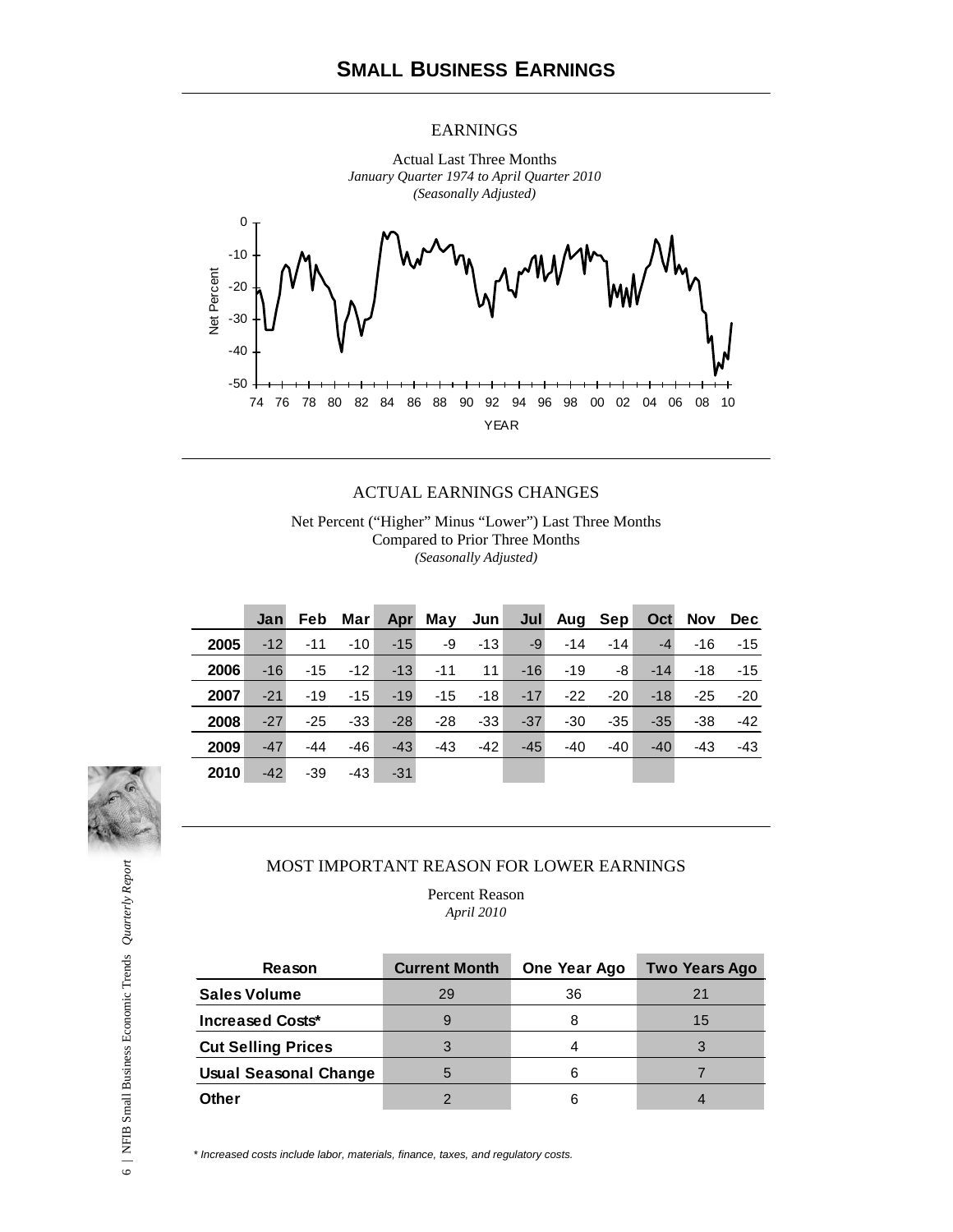#### SALES



Actual (Prior Three Months) and Expected (Subsequent Three Months) *January 1974 to April 2010 (Seasonally Adjusted)*

#### ACTUAL SALES CHANGES

Net Percent ("Higher" Minus "Lower") Last Three Months Compared to Prior Three Months *(Seasonally Adjusted)*

|      | Jan            | Feb   | Mar               | Apr            | May Jun      |       | Jul   |       | Aug Sep | Oct            | Nov | <b>Dec</b> |
|------|----------------|-------|-------------------|----------------|--------------|-------|-------|-------|---------|----------------|-----|------------|
| 2005 | $\overline{7}$ | 5     | $12 \overline{ }$ | $\overline{2}$ | 6            | 4     | 9     | 6     | 5       | 14             | 4   | 8          |
| 2006 | $\overline{2}$ | 6     | 5                 | 6              | 11           | 6     | 3     | 2     | 5       | $\overline{2}$ | 0   | 3          |
| 2007 | $-3$           | $-1$  | 0                 | $\overline{4}$ | $\mathbf{1}$ | $-4$  | $-1$  | -4    | $-4$    | $-4$           | -3  |            |
| 2008 | $-7$           | -8    | $-11$             | $-9$           | $-11$        | $-12$ | $-15$ | $-10$ | $-11$   | $-21$          | -25 | -29        |
| 2009 | $-31$          | $-28$ | $-34$             | $-28$          | $-33$        | $-34$ | $-34$ | $-27$ | $-26$   | $-31$          | -31 | -25        |
| 2010 | $-26$          | $-26$ | $-25$             | $-15$          |              |       |       |       |         |                |     |            |



#### SALES EXPECTATIONS

Net Percent ("Higher" Minus "Lower") During Next Three Months *(Seasonally Adjusted)*

|      | Jan            | Feb.  | Mar               |       | Apr May Jun |       | Jul   | Aug Sep |      | Oct   | <b>Nov</b> | <b>Dec</b> |
|------|----------------|-------|-------------------|-------|-------------|-------|-------|---------|------|-------|------------|------------|
| 2005 | 31             | 32    | 26                | 23    | 25          | 19    | 24    | 26      | 17   | 38    | 23         | 21         |
| 2006 | 24             | 28    | $12 \overline{ }$ | 21    | 20          | 13    | 18    | 10      | 17   | 17    | 21         | 18         |
| 2007 | 22             | 17    | 14                | 14    | 16          | 11    | 14    | 13      | 14   | 13    | 8          | 6          |
| 2008 | $\overline{4}$ | 0     | -3                | $-3$  | $-11$       | $-11$ | -9    | -6      | $-2$ | $-16$ | $-14$      | $-18$      |
| 2009 | $-20$          | $-29$ | -31               | $-11$ | -5          | $-10$ | $-11$ | -5      | -6   | $-4$  | -2         | -1         |
| 2010 | 3              | 0     | -3                | 6     |             |       |       |         |      |       |            |            |

7 | NFIB Small Business Economic Trends Quarterly Report 7 | NFIB Small Business Economic Trends *Quarterly Report*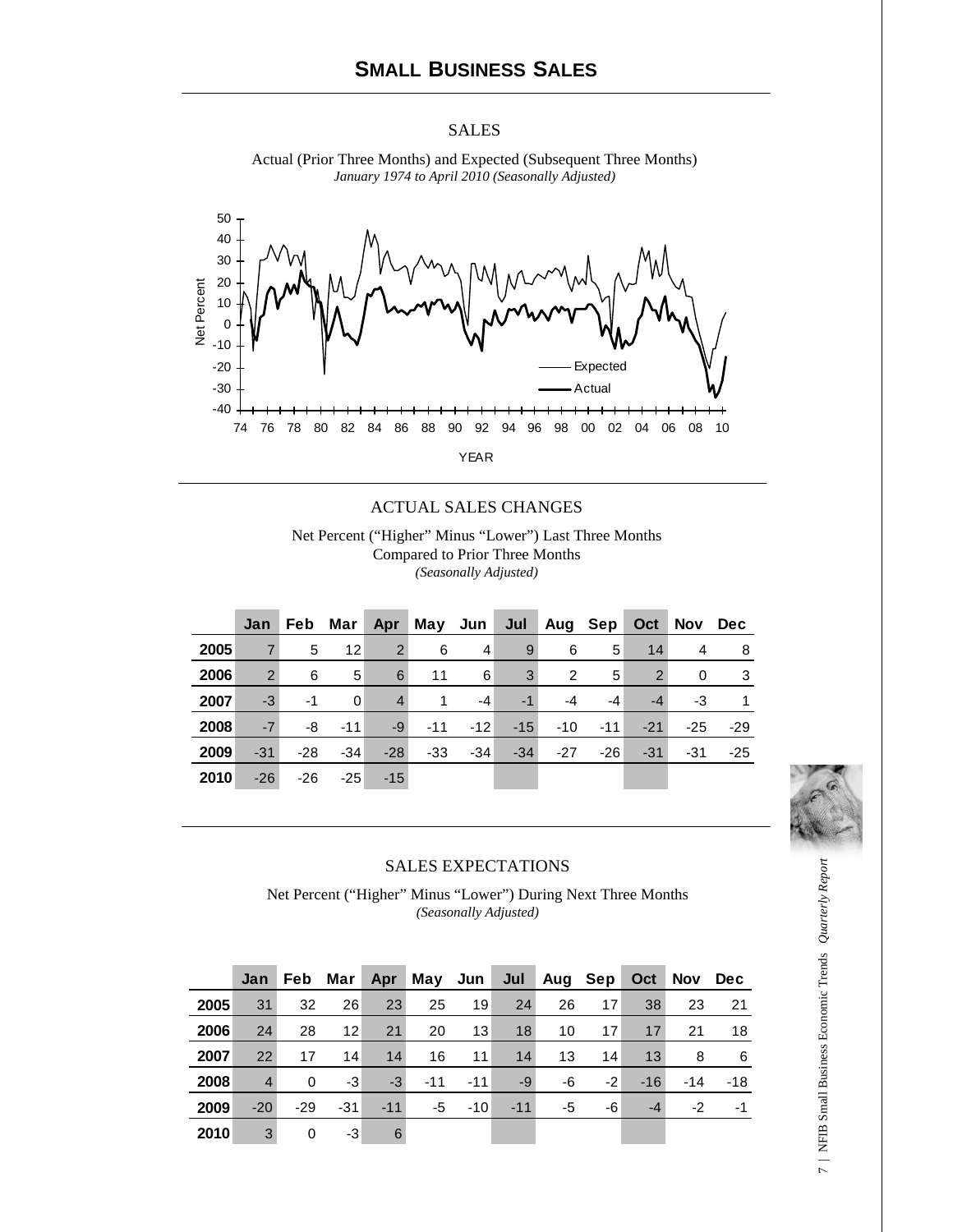#### PRICES



Actual Last Three Months and Planned Next Three Months

#### ACTUAL PRICE CHANGES

Net Percent ("Higher" Minus "Lower") Compared to Three Months Ago *(Seasonally Adjusted)*

|      | Jan   | <b>Feb</b> | Marl  |       | Apr May Jun Jul Aug Sep Oct |       |       |       |       |       | Nov   | Dec   |
|------|-------|------------|-------|-------|-----------------------------|-------|-------|-------|-------|-------|-------|-------|
| 2005 | 17    | 19         | 25    | 23    | 23                          | 25    | 20    | 18    | 25    | 22    | 26    | 18    |
| 2006 | 18    | 23         | 17    | 26    | 24                          | 23    | 23    | 22    | 20    | 16    | 17    | -8    |
| 2007 | 12    | 13         | 15    | 18    | 16                          | 19    | 19    | 13    | 9     | 15    | 14    | 16    |
| 2008 | 8     | 13         | 18    | 20    | 23                          | 29    | 32    | 26    | 20    | 15    | 0     | -6    |
| 2009 | $-15$ | $-24$      | $-23$ | $-24$ | $-22$                       | $-17$ | $-19$ | $-19$ | $-21$ | $-17$ | $-17$ | $-22$ |
| 2010 | $-18$ | $-21$      | $-20$ | $-11$ |                             |       |       |       |       |       |       |       |



#### PRICE PLANS

Net Percent ("Higher" Minus "Lower") in the Next Three Months *(Seasonally Adjusted)*

|      | Jan |    | Feb Marl | Apr | May Jun |    | Jul | Aug Sep |    | Oct | Nov | Dec |
|------|-----|----|----------|-----|---------|----|-----|---------|----|-----|-----|-----|
| 2005 | 28  | 27 | 27       | 28  | 29      | 28 | 24  | 27      | 27 | 23  | 33  | 27  |
| 2006 | 29  | 27 | 26       | 28  | 30      | 29 | 30  | 29      | 22 | 21  | 22  | 26  |
| 2007 | 24  | 23 | 22       | 24  | 23      | 21 | 23  | 22      | 21 | 22  | 26  | 26  |
| 2008 | 26  | 22 | 29       | 31  | 32      | 36 | 38  | 30      | 24 | 18  | 11  | 3   |
| 2009 | 2   | 1  | 0        | 1   | 3       | 5  | 5   | 8       | 6  | 5   | 4   | 3   |
| 2010 | 8   | 10 | 9        | 13  |         |    |     |         |    |     |     |     |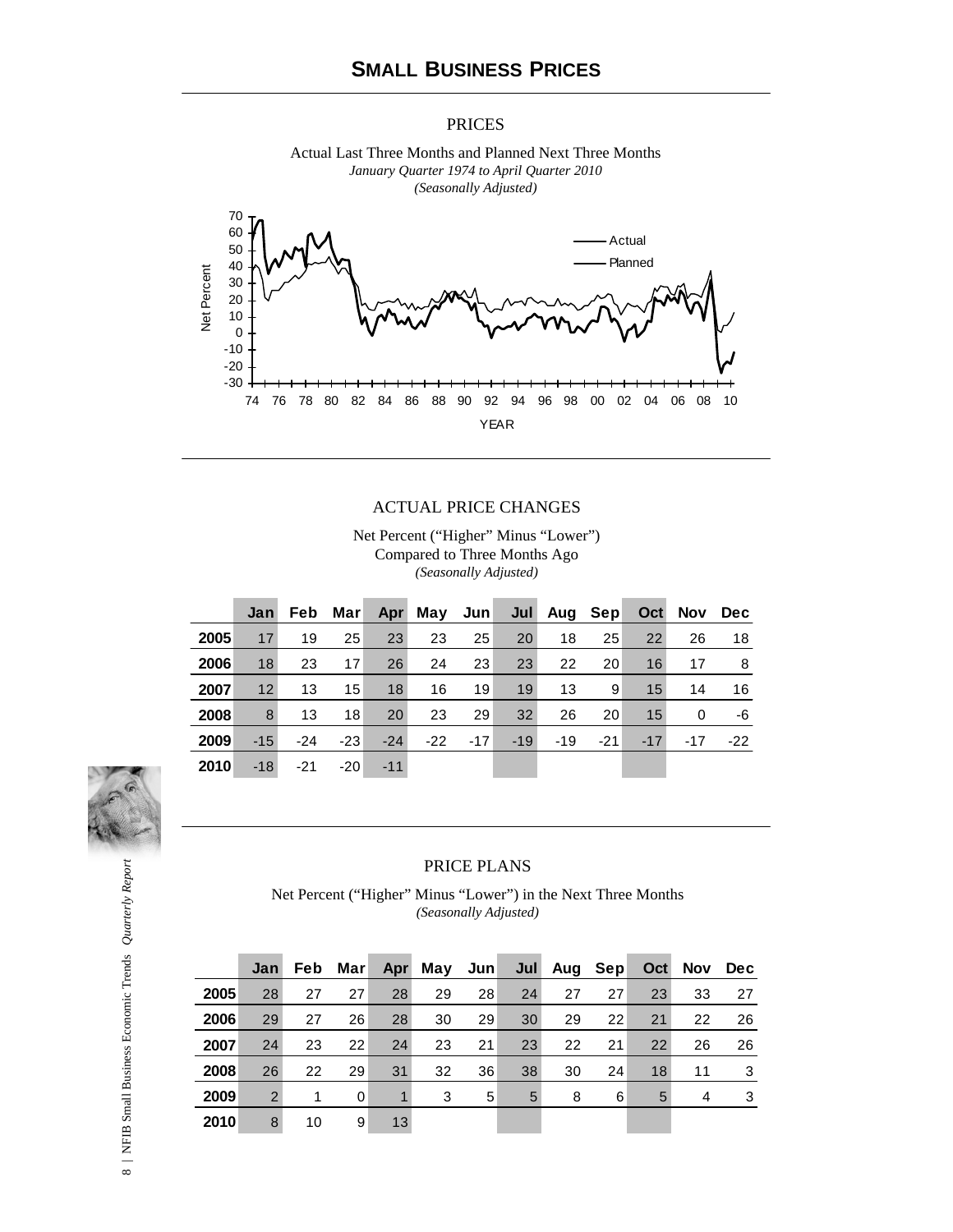#### ACTUAL EMPLOYMENT CHANGES

Net Percent ("Increase" Minus "Decrease") in the Last Three Months *(Seasonally Adjusted)*

|      | Jan           | Feb   | Mar   | Apr   | May Jun Jul |       |       | Aug Sep |       | Oct   | Nov   | Dec           |
|------|---------------|-------|-------|-------|-------------|-------|-------|---------|-------|-------|-------|---------------|
| 2005 |               | 3     | 4     | $-1$  |             | 4     |       |         | 0     | 14    | 4     |               |
| 2006 |               | 4     | $-1$  | $-3$  | $-3$        | $-2$  | 2     | 5       | -3    | 5     | 0     | 3             |
| 2007 | $\mathcal{P}$ | 4     | -6    | $-5$  | $-2$        | 0     |       | 4       | $-1$  | 3     | 0     | $\mathcal{P}$ |
| 2008 |               | -3    | $-7$  | $-9$  | $-10$       | $-12$ | $-5$  | -4      | $-10$ | -9    | $-10$ | -18           |
| 2009 | $-15$         | $-15$ | $-22$ | $-25$ | $-24$       | $-23$ | $-17$ | $-16$   | $-16$ | $-12$ | $-12$ | $-12$         |
| 2010 | $-10$         | -9    | $-11$ | $-12$ |             |       |       |         |       |       |       |               |

#### QUALIFIED APPLICANTS FOR JOB OPENINGS

Percent Few or No Qualified Applicants *(Seasonally Adjusted)*

|      | Jan     |         | Feb Mar | Apr | May | Jun |    | Jul Aug Sep |    |    | Oct Nov Dec |    |
|------|---------|---------|---------|-----|-----|-----|----|-------------|----|----|-------------|----|
| 2005 | 36      | 38      | 41      | 39  | 41  | 39  | 41 | 41          | 39 | 41 | 46          | 42 |
| 2006 | 40      | 40      | 39      | 41  | 46  | 45  | 42 | 46          | 44 | 46 | 44          | 40 |
| 2007 | 41      | 41      | 43      | 43  | 42  | 45  | 43 | 44          | 48 | 46 | 40          | 37 |
| 2008 | 37      | 36      | 36      | 37  | 33  | 39  | 36 | 35          | 38 | 35 | 31          | 30 |
| 2009 | $\star$ | $\star$ | 24      | 24  | 25  | 27  | 26 | 23          | 25 | 25 | 28          | 21 |
| 2010 | 24      | 26      | 23      | 26  |     |     |    |             |    |    |             |    |



#### EMPLOYMENT

Planned Next Three Months and Current Job Openings *January Quarter 1974 to April Quarter 2010 (Seasonally Adjusted)*

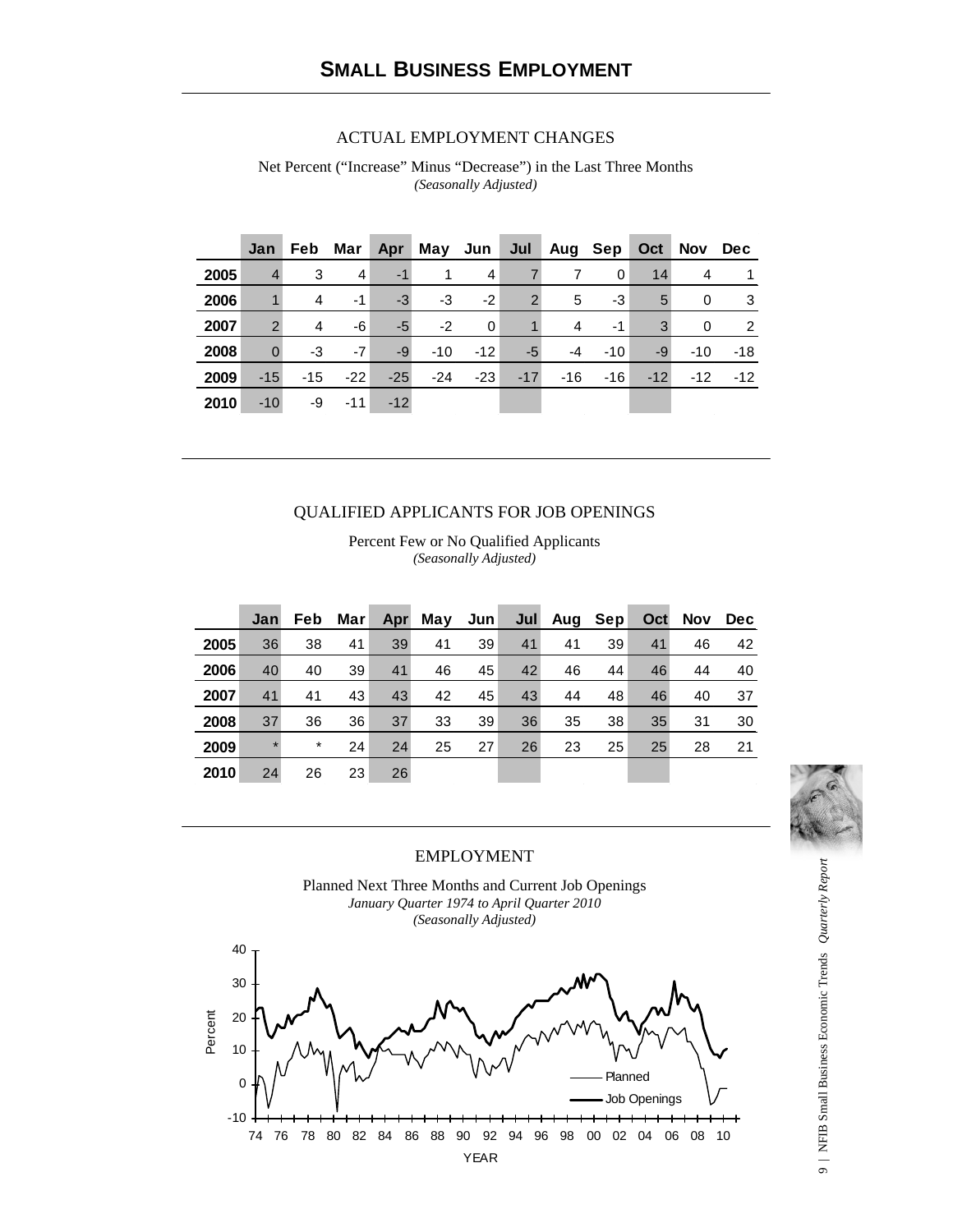#### JOB OPENINGS

| Percent With Positions Not Able to Fill Right Now |  |
|---------------------------------------------------|--|
| (Seasonally Adjusted)                             |  |

|      | Jan             |    | Feb Marl |    | Apr May Jun |    |    | Jul Aug Sep |    |    | Oct Nov | Dec |
|------|-----------------|----|----------|----|-------------|----|----|-------------|----|----|---------|-----|
| 2005 | 21              | 24 | 24       | 23 | 23          | 20 | 21 | 24          | 23 | 21 | 24      | 22  |
| 2006 | 26              | 26 | 23       | 31 | 25          | 25 | 24 | 25          | 25 | 27 | 22      | 19  |
| 2007 | 26              | 25 | 26       | 26 | 24          | 26 | 23 | 25          | 25 | 22 | 19      | 21  |
| 2008 | 24              | 20 | 19       | 21 | 15          | 21 | 17 | 15          | 18 | 14 | 14      | 14  |
| 2009 | 11              | 11 | 10       | 9  | 9           | 11 | 9  | 8           | 8  | 8  | 8       | 10  |
| 2010 | 10 <sup>1</sup> | 11 | 9        | 11 |             |    |    |             |    |    |         |     |

#### HIRING PLANS

Net Percent ("Increase" Minus "Decrease") in the Next Three Months *(Seasonally Adjusted)*

|      | Jan  | <b>Feb</b> | Mar∣              |      | Apr May Jun    |                   |      | Jul Aug Sep |      |          | Oct Nov | Dec  |
|------|------|------------|-------------------|------|----------------|-------------------|------|-------------|------|----------|---------|------|
| 2005 | 15   | 16         | 10                | 11   | 15             | 13                | 14   | 17          | 17   | 17       | 13      | 15   |
| 2006 | 17   | 16         | 9                 | 16   | 14             | 9                 | 15   | 17          | 17   | 16       | 19      | 10   |
| 2007 | 17   | 13         | $12 \overline{ }$ | 13   | 13             | $12 \overline{ }$ | 13   | 15          | 14   | 11       | 11      | 11   |
| 2008 | 9    | 11         | 3                 | 5    | $\overline{2}$ | 5                 | 5    | 9           | 7    | $\Omega$ | -4      | -6   |
| 2009 | -6   | -3         | $-10$             | $-5$ | -5             | -1                | $-3$ | $\Omega$    | $-4$ | $-1$     | -3      | $-2$ |
| 2010 | $-1$ | -1         | $-2$              | $-1$ |                |                   |      |             |      |          |         |      |



## **SMALL BUSINESS COMPENSATION**

#### **COMPENSATION**

Actual Last Three Months and Planned Next Three Months *January 1986 to April 2010 (Seasonally Adjusted)*

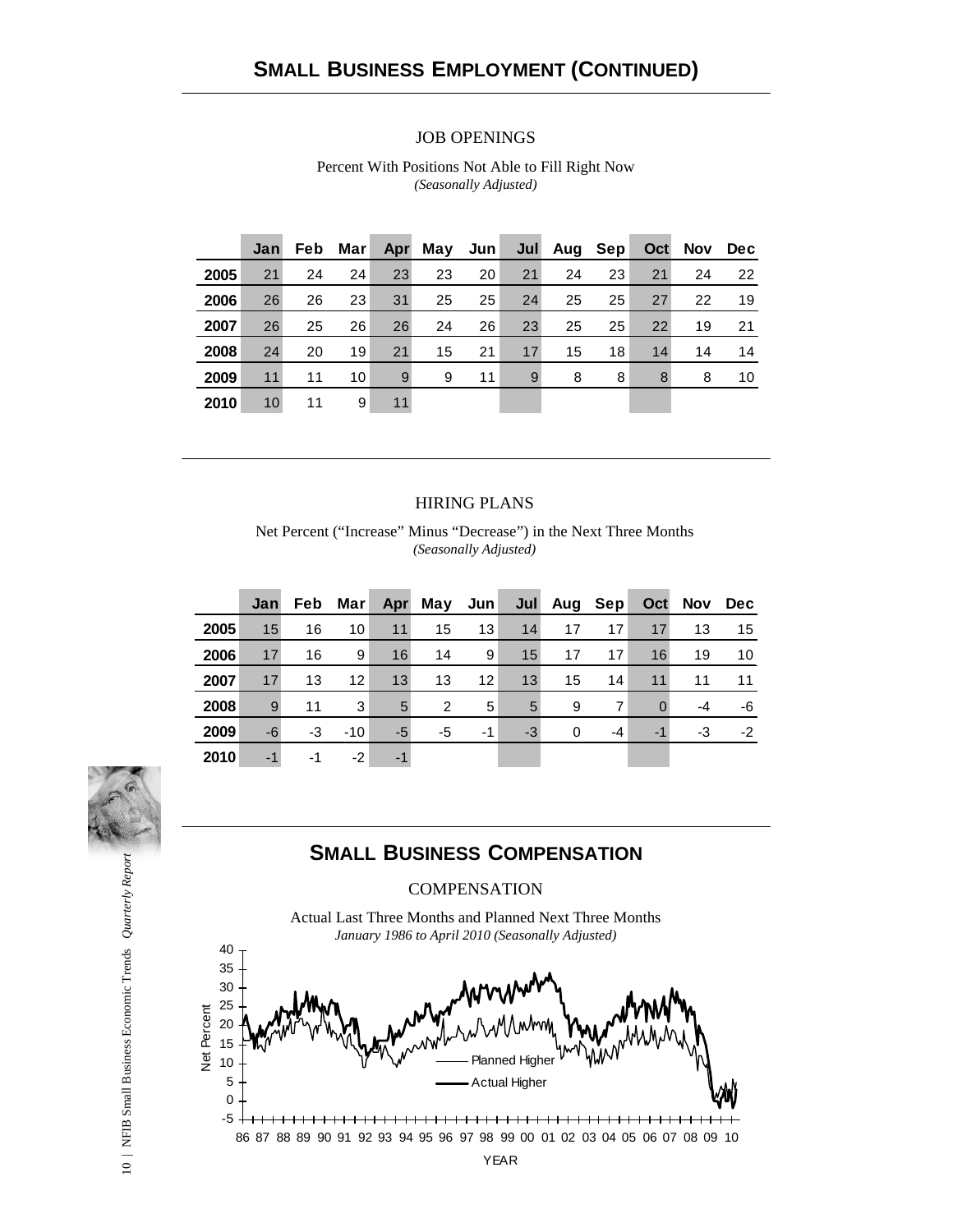#### ACTUAL COMPENSATION CHANGES

Net Percent ("Increase" Minus "Decrease") During Last Three Months *(Seasonally Adjusted)*

|      | Jan |    | Feb Mar |          | Apr May Jun |      |    | Jul Aug Sep |    |          | Oct Nov | <b>Dec</b> |
|------|-----|----|---------|----------|-------------|------|----|-------------|----|----------|---------|------------|
| 2005 | 25  | 29 | 25      | 26       | 22          | 24   | 25 | 25          | 27 | 26       | 21      | 26         |
| 2006 | 25  | 24 | 22      | 27       | 24          | 22   | 24 | 25          | 28 | 23       | 25      | 21         |
| 2007 | 26  | 30 | 28      | 26       | 29          | 26   | 27 | 24          | 27 | 26       | 21      | 24         |
| 2008 | 25  | 23 | 24      | 20       | 15          | 20   | 18 | 18          | 17 | 15       | 13      | 9          |
| 2009 |     | 1  | 0       | $\Omega$ | $\Omega$    | $-2$ |    |             | 3  | $\Omega$ | 0       | 3          |
| 2010 |     | -2 | 0       | 3        |             |      |    |             |    |          |         |            |

#### COMPENSATION PLANS

Net Percent ("Increase" Minus "Decrease") in the Next Three Months *(Seasonally Adjusted)*

|      | Jan | Feb. | Mar | Apr | May Jun |    |    | Jul Aug Sep |    | Oct |    | Nov Dec      |
|------|-----|------|-----|-----|---------|----|----|-------------|----|-----|----|--------------|
| 2005 | 17  | 15   | 18  | 17  | 20      | 15 | 16 | 17          | 19 | 15  | 16 | 15           |
| 2006 | 16  | 20   | 16  | 19  | 15      | 14 | 17 | 16          | 16 | 18  | 20 | 17           |
| 2007 | 16  | 19   | 19  | 18  | 16      | 15 | 16 | 14          | 19 | 16  | 15 | 14           |
| 2008 | 12  | 12   | 15  | 14  | 8       | 12 | 12 | 11          | 10 | 9   | 10 | 4            |
| 2009 | 3   | 3    | 0   | 2   | 1       | 3  | 4  | 3           | 3  | 5   | 1  | $\mathbf{1}$ |
| 2010 | 1   | 6    | 3   | 5   |         |    |    |             |    |     |    |              |



#### PRICES AND LABOR COMPENSATION





11 | NFIB Small Business Economic Trends Quarterly Report 11 | NFIB Small Business Economic Trends *Quarterly Report*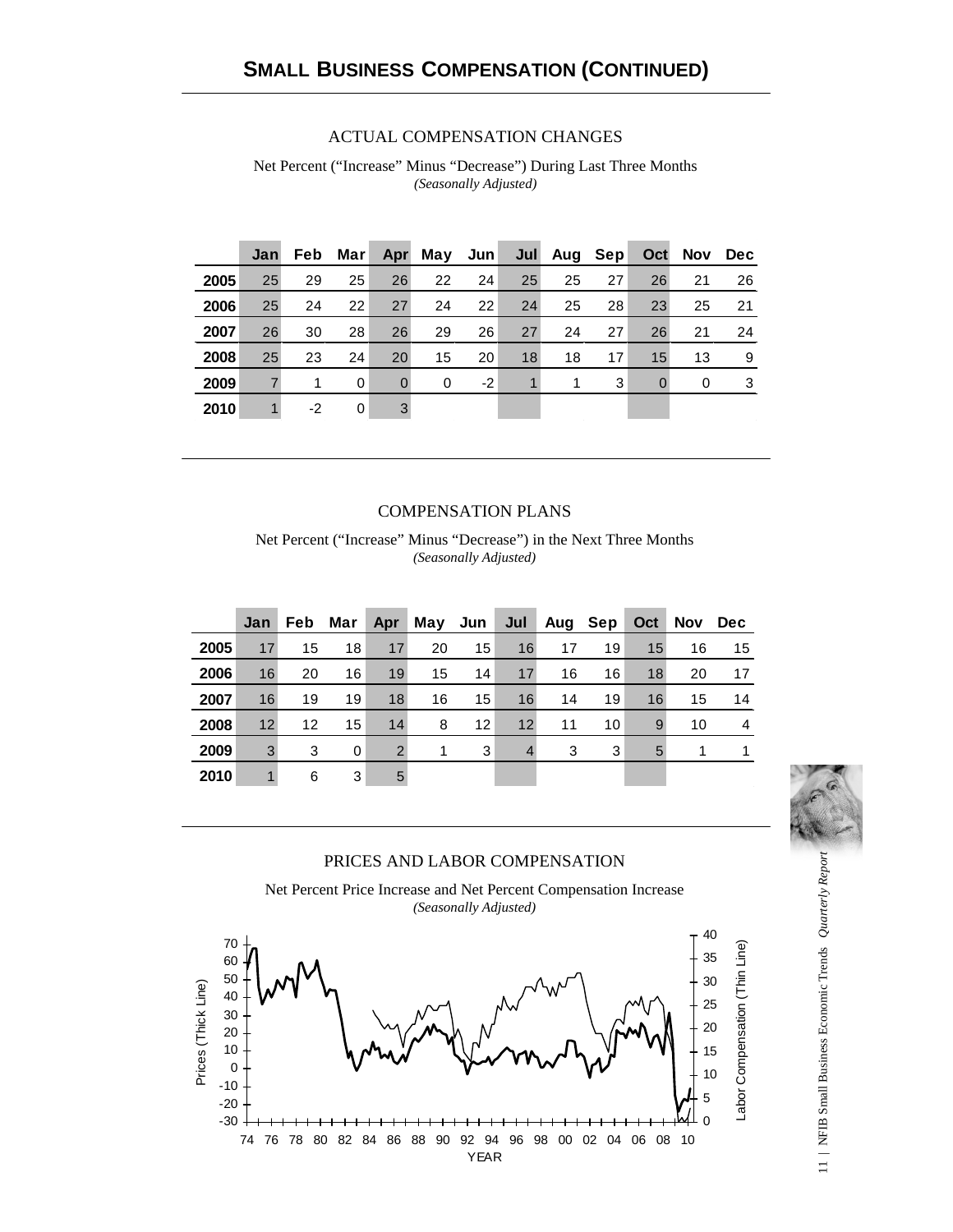#### CREDIT CONDITIONS



#### REGULAR BORROWERS

Percent Borrowing at Least Once Every Three Months *(Seasonally Adjusted)*

|      | Jan | <b>Feb</b> | Mar | Apr | May Jun $ $ |    | Jul | Aug | Sep | <b>Oct</b> | <b>Nov</b> | Dec |
|------|-----|------------|-----|-----|-------------|----|-----|-----|-----|------------|------------|-----|
| 2005 | 36  | 35         | 37  | 39  | 40          | 39 | 34  | 40  | 36  | 34         | 38         | 34  |
| 2006 | 37  | 38         | 36  | 40  | 38          | 41 | 38  | 46  | 35  | 37         | 38         | 35  |
| 2007 | 37  | 39         | 35  | 37  | 38          | 35 | 36  | 35  | 36  | 36         | 32         | 34  |
| 2008 | 36  | 34         | 33  | 36  | 35          | 35 | 34  | 34  | 32  | 33         | 31         | 33  |
| 2009 | 35  | 36         | 33  | 33  | 34          | 30 | 33  | 32  | 33  | 33         | 33         | 33  |
| 2010 | 32  | 34         | 35  | 31  |             |    |     |     |     |            |            |     |



#### AVAILABILITY OF LOANS

Net Percent ("Easier" Minus "Harder") Compared to Three Months Ago *(Regular Borrowers)*

|      | Jan   |       |       |       | Feb Mar Apr May Jun Jul Aug Sep |            |       |       |       |       | Oct Nov Dec |       |
|------|-------|-------|-------|-------|---------------------------------|------------|-------|-------|-------|-------|-------------|-------|
| 2005 | -4    | -3    | $-3$  | $-5$  | -5                              | $-3$       | $-4$  | -5    | $-3$  | $-4$  | -6          | $-3$  |
| 2006 | -5    | -5    | -6    | $-4$  | -5                              | -5         | -6    | -8    | $-3$  | -6    | -6          | -6    |
| 2007 | $-5$  | -5    | $-7$  | $-5$  | -6                              | -5         | $-5$  | $-7$  | -9    | -6    | $-7$        | $-7$  |
| 2008 | $-7$  | -5    | $-7$  | $-9$  | -8                              | $-7$       | $-9$  | $-10$ | --11  | $-9$  | $-11$       | $-12$ |
| 2009 | $-13$ | $-13$ | $-12$ | $-14$ |                                 | $-16 - 14$ | $-15$ | $-14$ | $-14$ | $-14$ | $-15$       | $-15$ |
| 2010 | $-14$ | $-12$ | $-15$ | $-14$ |                                 |            |       |       |       |       |             |       |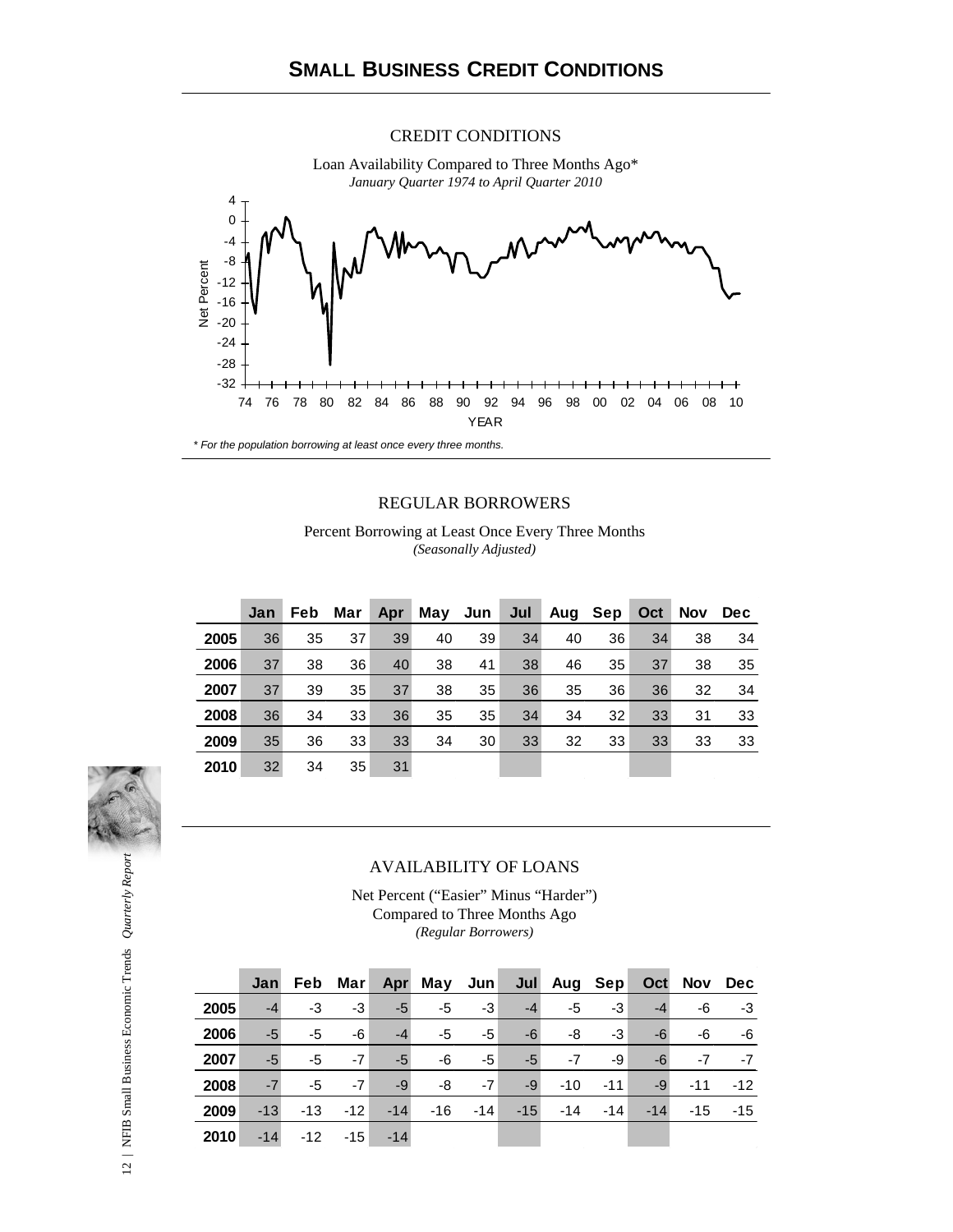#### BORROWING NEEDS SATISFIED

Percent of All Businesses Last Three Months Satisfied/ Percent of All Businesses Last Three Months Not Satisfied *(Borrowers Only)*

|      | Jan        | Feb  | Mar        | Apr  |      | May Jun Jul |                  | Aug Sep |            | Oct  | Nov        | Dec  |
|------|------------|------|------------|------|------|-------------|------------------|---------|------------|------|------------|------|
| 2005 | 38/4       | 39/4 | 39/5       | 38/6 | 41/4 | 39/5        | 34/5             | 36/4    | 34/4       | 34/5 | 39/4       | 35/5 |
| 2006 | 36/4       | 37/6 | 36/6       | 38/5 | 38/5 | 39/5        | 38/4             | 44/4    | 34/4       | 36/7 | 34/4       | 36/5 |
| 2007 | 36/5       | 40/5 | 35/5       | 38/4 | 39/6 | 36/4        | 37/5             | 35/4    | 37/5       | 36/6 | 32/4       | 32/7 |
| 2008 | 34/5       | 35/4 | 32/6       | 34/5 | 34/7 | 35/5        | 32/7             | 35/6    | 33/6       | 31/6 | 31/7       | 32/6 |
| 2009 | 33/8       |      | 32/8 29/10 | 30/8 |      |             | 28/9 30/10 28/10 |         | 30/7 30/10 |      | 29/9 29/10 | 28/8 |
|      | 2010 27/11 |      | 29/9 29/11 | 28/9 |      |             |                  |         |            |      |            |      |

#### EXPECTED CREDIT CONDITIONS

Net Percent ("Easier" Minus "Harder") During Next Three Months *(Regular Borrowers)*

|      | Jan   | Feb Mar |            |       | Apr May Jun |       |       | Jul Aug Sep |       |       | Oct Nov Dec |       |
|------|-------|---------|------------|-------|-------------|-------|-------|-------------|-------|-------|-------------|-------|
| 2005 | $-4$  | -3      | -6         | $-6$  | -8          | $-7$  | $-5$  | -8          | -6    | $-5$  | -8          | -5    |
| 2006 | -6    | $-7$    | $-7$       | -8    | -8          | -8    | $-7$  | -9          | -5    | -6    | -5          | $-7$  |
| 2007 | $-7$  | -8      | -8         | $-7$  | -6          | -6    | -6    | -9          | $-10$ | -8    | -8          | $-10$ |
| 2008 | -9    | -8      | -9         |       | $-11 - 10$  | $-10$ | $-12$ | $-11$       | $-13$ | $-16$ | $-13$       | $-15$ |
| 2009 | $-14$ |         | $-16 - 14$ | $-12$ | $-15$       | $-13$ | $-14$ | $-13$       | $-15$ | $-16$ | $-15$       | $-15$ |
| 2010 | $-13$ | $-14$   | $-16$      | $-15$ |             |       |       |             |       |       |             |       |



#### INTEREST RATES





13 | NFIB Small Business Economic Trends Quarterly Report 13 | NFIB Small Business Economic Trends *Quarterly Report*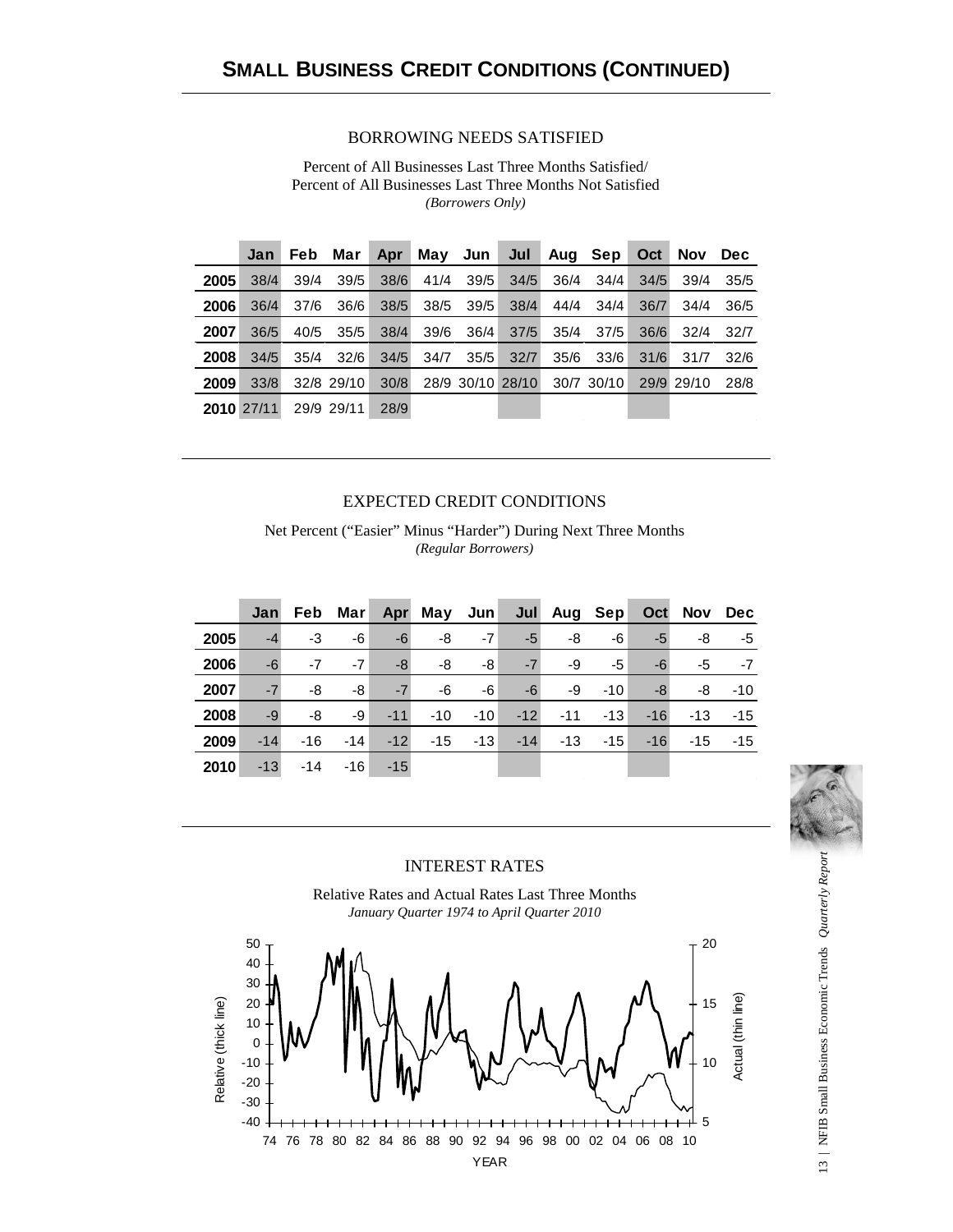#### RELATIVE INTEREST RATE PAID BY REGULAR BORROWERS\*

Net Percent ("Higher" Minus "Lower") Compared to Three Months Ago

|      | Jan   |    | Feb Mar |       | Apr May Jun Jul Aug Sep |                   |      |      |    |      | Oct Nov Dec |    |
|------|-------|----|---------|-------|-------------------------|-------------------|------|------|----|------|-------------|----|
| 2005 | 19    | 22 | 24      | 24    | 27                      | 21                | 20   | 23   | 20 | 20   | 26          | 21 |
| 2006 | 26    | 32 | 29      | 32    | 28                      | 30                | 30   | 34   | 22 | 20   | 23          | 16 |
| 2007 | 17    | 21 | 19      | 16    | 15                      | $12 \overline{ }$ | 12   | 14   | 15 | 4    | 3           | 1  |
| 2008 |       | -9 | $-5$    | $-12$ | $-15$                   | $-11$             | $-4$ | $-2$ | -3 | $-2$ | -6          | -8 |
| 2009 | $-12$ | -9 | $-1$    | $-2$  | 0                       | 0                 | 3    | 3    | 5  | 3    | 8           | 3  |
| 2010 | 6     | 6  | 9       | 5     |                         |                   |      |      |    |      |             |    |

*\*Borrowing at Least Once Every Three Months.*

#### ACTUAL INTEREST RATE PAID ON SHORT-TERM LOANS BY BORROWERS

|      | Jan |     | Feb Mar |     | Apr May Jun |     |     | Jul Aug Sep |     | Oct | Nov | <b>Dec</b> |
|------|-----|-----|---------|-----|-------------|-----|-----|-------------|-----|-----|-----|------------|
| 2005 | 7.4 | 6.7 | 7.0     | 7.3 | 7.0         | 7.1 | 7.8 | 7.6         | 7.5 | 8.1 | 8.1 | 7.9        |
| 2006 | 8.1 | 8.3 | 8.0     | 8.7 | 8.1         | 8.7 | 9.1 | 9.0         | 8.8 | 8.8 | 8.3 | 9.8        |
| 2007 | 9.1 | 9.3 | 9.3     | 9.2 | 9.5         | 9.3 | 9.2 | 8.7         | 9.0 | 9.1 | 8.5 | 8.5        |
| 2008 | 8.3 | 8.1 | 8.3     | 7.7 | 6.9         | 7.1 | 7.0 | 6.9         | 7.1 | 6.6 | 7.0 | 6.6        |
| 2009 | 6.4 | 6.2 | 6.2     | 6.1 | 6.3         | 6.5 | 6.5 | 6.1         | 6.1 | 6.0 | 5.9 | 6.3        |
| 2010 | 6.3 | 6.0 | 6.8     | 6.4 |             |     |     |             |     |     |     |            |

#### Average Interest Rate Paid

## **SMALL BUSINESS INVENTORIES**

INVENTORIES

Actual (Last Three Months) and Planned (Next Three Months) *January Quarter 1974 to April Quarter 2010 (Seasonally Adjusted)*



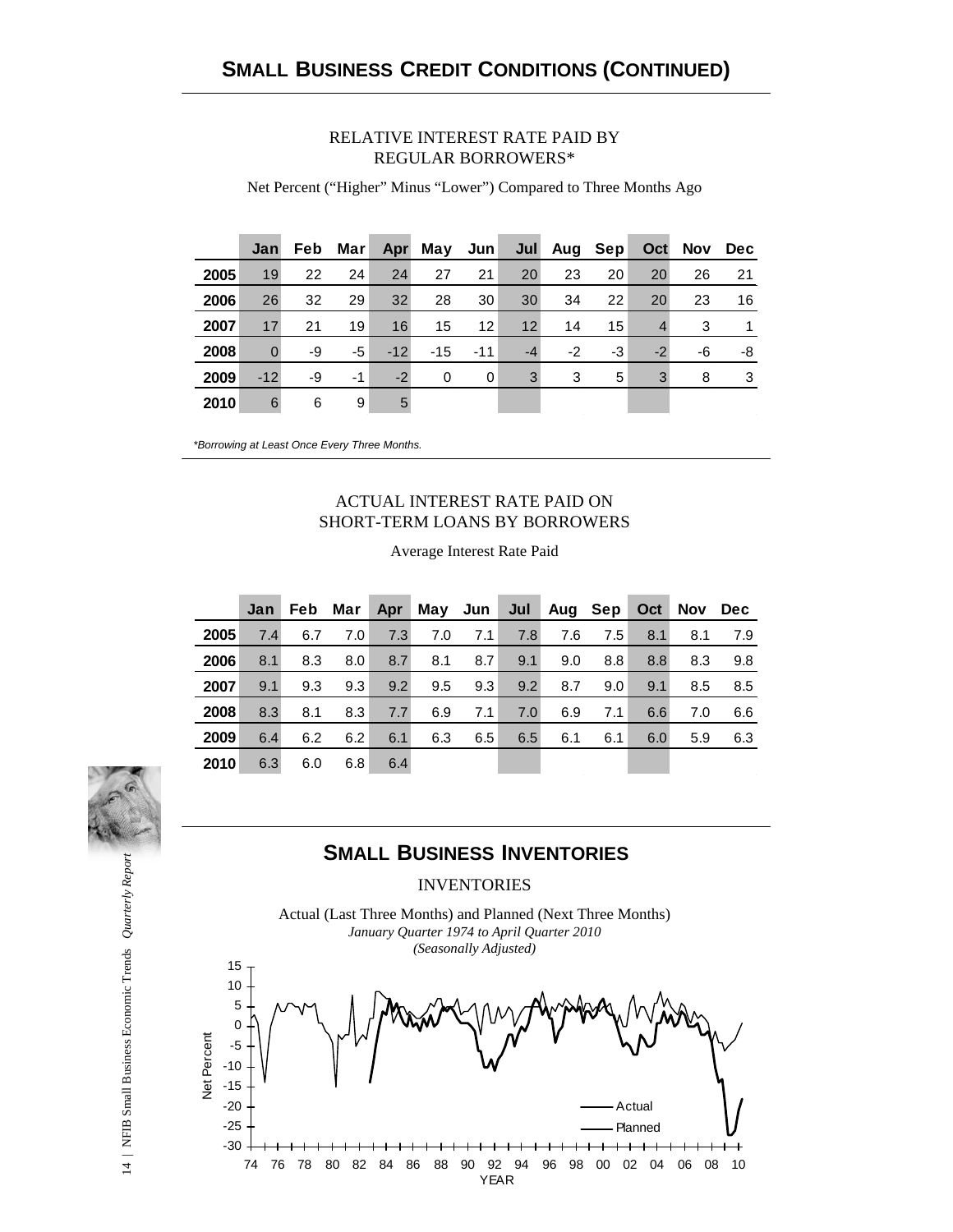#### ACTUAL INVENTORY CHANGES

Net Percent ("Increase" Minus "Decrease") During Last Three Months *(Seasonally Adjusted)*

|      | Jan   |      |                |                | Feb Mar Apr May Jun Jul |                   |                | Aug Sep Oct |            |              | Nov Dec     |            |
|------|-------|------|----------------|----------------|-------------------------|-------------------|----------------|-------------|------------|--------------|-------------|------------|
| 2005 | 3     | 5    | 7              | $\Omega$       | 3                       | $\overline{2}$    | $\mathbf{1}$   | $\Omega$    | $-4$       | 4            |             | 2          |
| 2006 | 3     | 1    | 6              | $\overline{0}$ | $-2$                    | 0                 | $\overline{0}$ | 3           | 1          | $\mathbf{0}$ | $\mathbf 0$ | -3         |
| 2007 |       | 5    | $\overline{2}$ | $-2$           | 2                       | -5                | $-2$           | $-3$        | $-2$       | $-1$         | -6          | -3         |
| 2008 | $-4$  | $-2$ | $-7$           | $-10$          |                         | $-12$ $-11$ $-14$ |                |             | $-13 - 12$ | $-13$        |             | $-17 - 21$ |
| 2009 | $-18$ |      | $-19 - 23$     | $-27$          | -27                     | $-27$             | $-27$          | -24         | $-24$      | $-26$        | -25         | -28        |
| 2010 | $-21$ | -18  |                | $-18 - 18$     |                         |                   |                |             |            |              |             |            |

#### INVENTORY SATISFACTION

Net Percent ("Too Low" Minus "Too Large") at Present Time *(Seasonally Adjusted)*

|      | Jan  | Feb  | Mar  |      | Apr May Jun Jul Aug Sep |      |      |      |          | Oct  | Nov | Dec  |
|------|------|------|------|------|-------------------------|------|------|------|----------|------|-----|------|
| 2005 | $-3$ | $-2$ | 1    | $-2$ | $-3$                    | $-1$ | $-2$ | -1   | 1        | $-2$ | -1  | $-3$ |
| 2006 | $-1$ | $-2$ | 0    | $-1$ | $-1$                    | $-1$ | $-2$ | -6   | -6       | $-3$ | -6  | $-7$ |
| 2007 | $-2$ | $-2$ | -5   | $-3$ | -6                      | $-7$ | $-2$ | $-2$ | -3       | $-7$ | -3  | $-3$ |
| 2008 | $-4$ | -4   | $-1$ | $-1$ | $-3$                    | $-1$ | $-4$ | -3   | $-1$     | $-4$ | -4  | $-7$ |
| 2009 | -6   | -5   | -4   | $-5$ | $-2$                    | -5   | $-4$ | -4   | $\Omega$ | $-3$ | -2  | $-4$ |
| 2010 | -1   | -1   | -1   |      |                         |      |      |      |          |      |     |      |



#### INVENTORY PLANS

Net Percent ("Increase" Minus "Decrease") in the Next Three to Six Months *(Seasonally Adjusted)*

|      | Jan           | Feb            | Mar   | Apr            | May Jun $\vert$ |                | Jul           | Aug Sep |    | Oct  | Nov Dec |    |
|------|---------------|----------------|-------|----------------|-----------------|----------------|---------------|---------|----|------|---------|----|
| 2005 | 5             | $\overline{2}$ | 6     | $\overline{4}$ | 5               | $\overline{2}$ | 3             | 2       | 4  | 6    | 8       | 9  |
| 2006 | 5             | 7              | 3     | 2              | 3               | $\Omega$       |               | $-1$    | -1 | 4    | 0       | 0  |
| 2007 | $\mathcal{P}$ | 3              | 3     | 3              | $\Omega$        | -3             | $\mathcal{P}$ | -4      | 0  |      | 2       | -3 |
| 2008 | $-4$          | $-2$           | $-2$  | $-1$           | $-4$            | -5             | -4            | -9      | -3 | -5   | -6      | -4 |
| 2009 | $-10$         | $-10$          | $-13$ | $-7$           | $-3$            | -6             | $-5$          | $-7$    | -6 | $-3$ | -3      | -8 |
| 2010 | -4            | -7             | $-7$  | $-2$           |                 |                |               |         |    |      |         |    |

15 | NFIB Small Business Economic Trends Quarterly Report 15 | NFIB Small Business Economic Trends *Quarterly Report*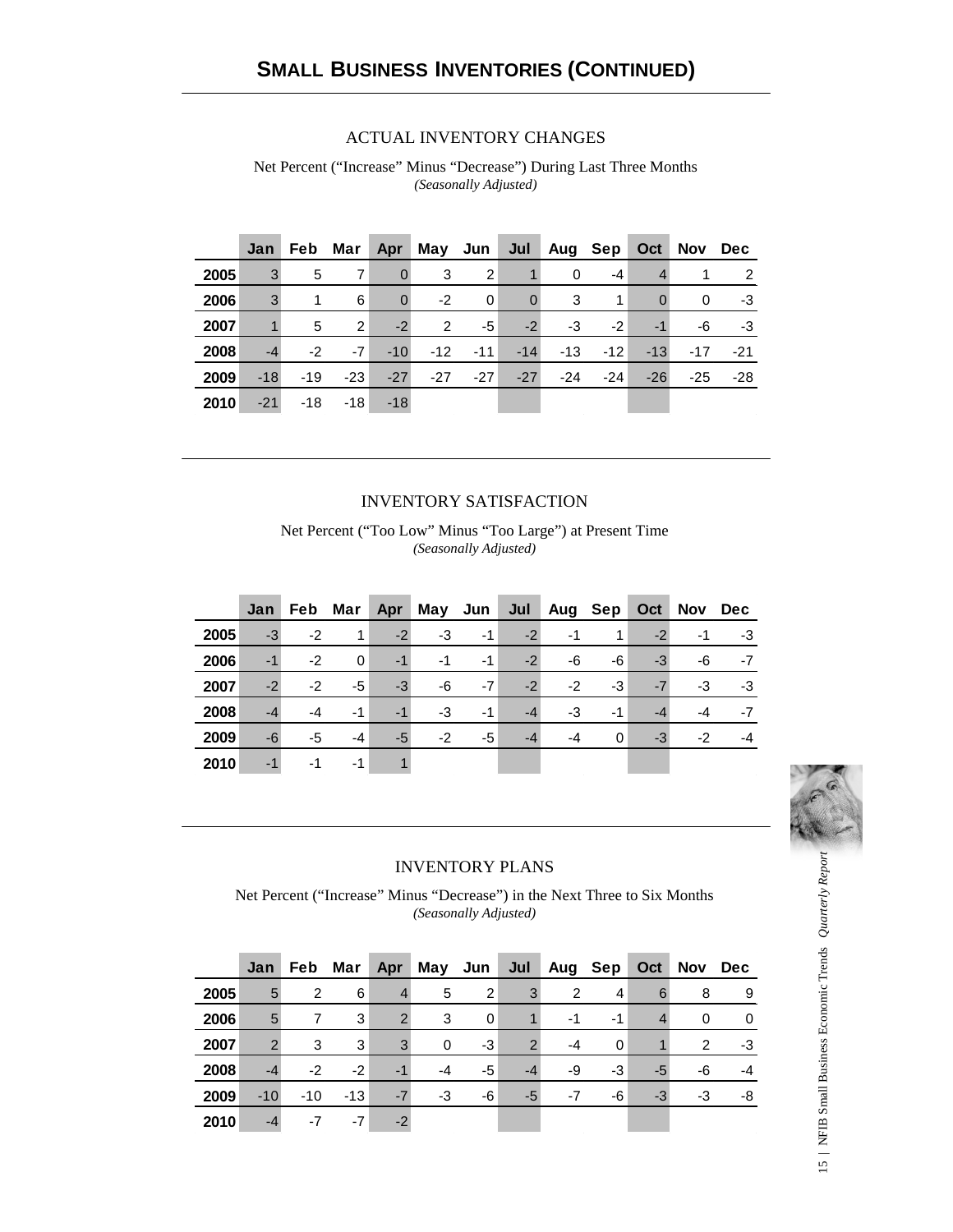#### INVENTORY SATISFACTION AND INVENTORY PLANS



#### CAPITAL EXPENDITURES





Percent Making a Capital Expenditure During the Last Six Months

|      | Jan | <b>Feb</b> | Mar | Apr |    | May Jun | Jul | Aug | Sep | Oct | <b>Nov</b> | <b>Dec</b> |
|------|-----|------------|-----|-----|----|---------|-----|-----|-----|-----|------------|------------|
| 2005 | 65  | 63         | 63  | 63  | 64 | 61      | 61  | 61  | 65  | 61  | 64         | 63         |
| 2006 | 62  | 63         | 62  | 62  | 62 | 60      | 61  | 62  | 63  | 62  | 63         | 61         |
| 2007 | 62  | 61         | 61  | 60  | 60 | 55      | 58  | 58  | 60  | 61  | 56         | 62         |
| 2008 | 58  | 58         | 57  | 56  | 54 | 52      | 52  | 54  | 52  | 54  | 56         | 51         |
| 2009 | 51  | 52         | 50  | 46  | 46 | 46      | 46  | 45  | 44  | 45  | 44         | 44         |
| 2010 | 47  | 47         | 45  | 46  |    |         |     |     |     |     |            |            |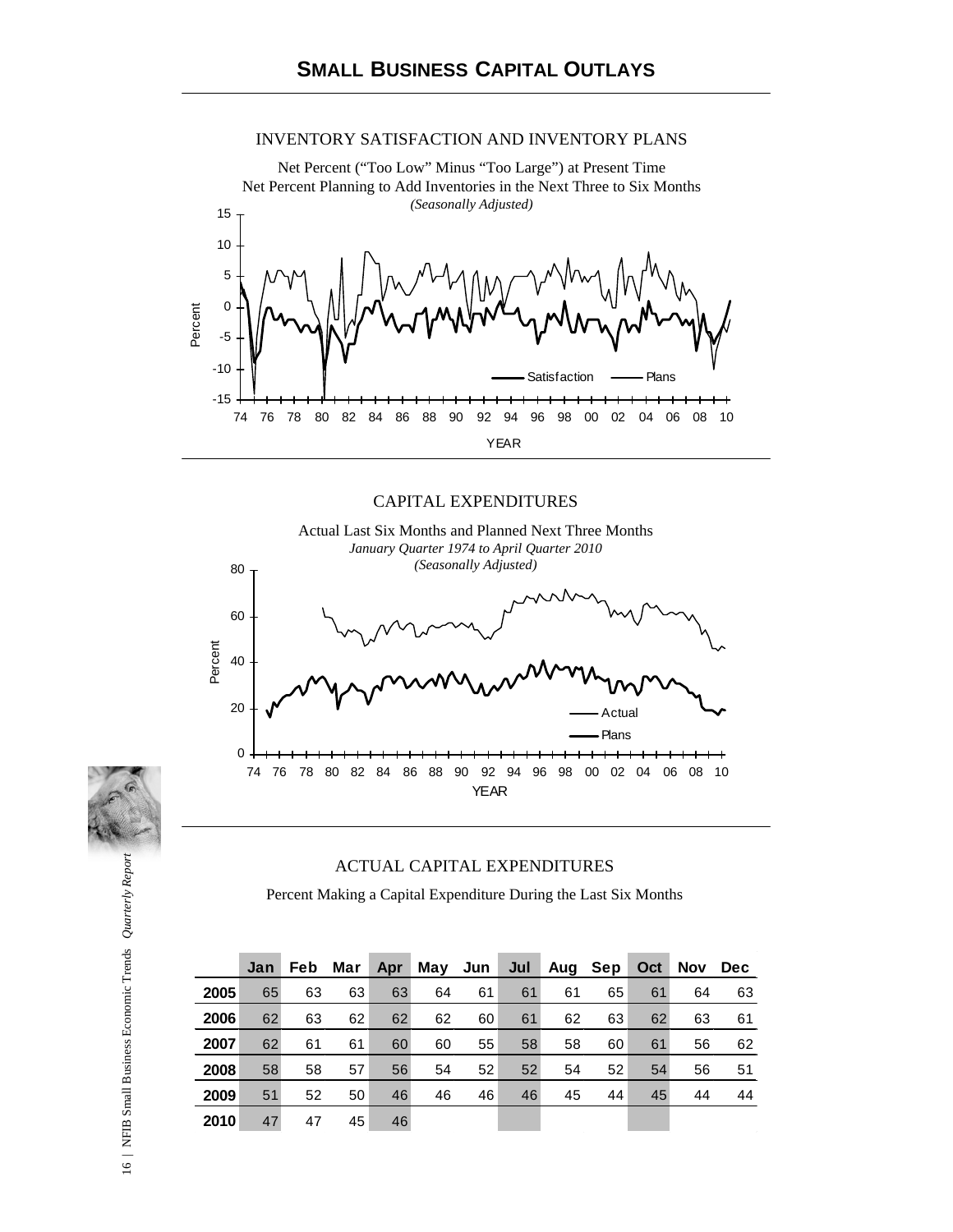#### TYPE OF CAPITAL EXPENDITURES MADE

Percent Purchasing or Leasing During Last Six Months

| Гуре                         | <b>Current</b> | One Year Ago | <b>Two Years Ago</b> |
|------------------------------|----------------|--------------|----------------------|
| <b>Vehicles</b>              | 15             | 16           | 18                   |
| <b>Equipment</b>             | 32             | 30           | 35                   |
| <b>Furniture or Fixtures</b> | 10             | 9            |                      |
| Add. Bldgs. or Land          |                |              | 5                    |
| Improved Bidgs. or Land      | 10             |              | 13                   |

#### AMOUNT OF CAPITAL EXPENDITURES MADE

Percent Distribution of Per Firm Expenditures During the Last Six Months

| <b>Amount</b>        | <b>Current</b> | One Year Ago | <b>Two Years Ago</b> |
|----------------------|----------------|--------------|----------------------|
| \$1 to \$999         |                | 5            |                      |
| \$1,000 to \$4,999   |                |              |                      |
| \$5,000 to \$9,999   | 6              | 5            |                      |
| \$10,000 to \$49,999 | 16             | 15           | 17                   |
| \$50,000 to \$99,999 | $\overline{5}$ | 5            |                      |
| $$100,000 +$         |                |              |                      |
| No Answer            |                |              |                      |



#### CAPITAL EXPENDITURE PLANS

Percent Planning a Capital Expenditure During Next Three to Six Months *(Seasonally Adjusted)*

|      | Jan | <b>Feb</b> | Mar | Apr | May Jun |    | Jul | Aug Sep |    | Oct | <b>Nov</b> | Dec. |
|------|-----|------------|-----|-----|---------|----|-----|---------|----|-----|------------|------|
| 2005 | 34  | 33         | 36  | 32  | 33      | 33 | 29  | 31      | 31 | 29  | 34         | 33   |
| 2006 | 32  | 35         | 31  | 33  | 28      | 27 | 31  | 28      | 30 | 31  | 31         | 26   |
| 2007 | 30  | 30         | 33  | 29  | 29      | 28 | 27  | 27      | 29 | 27  | 27         | 30   |
| 2008 | 25  | 26         | 25  | 26  | 25      | 26 | 21  | 23      | 21 | 19  | 21         | 17   |
| 2009 | 19  | 18         | 16  | 19  | 20      | 17 | 18  | 16      | 18 | 17  | 16         | 18   |
| 2010 | 20  | 20         | 19  | 19  |         |    |     |         |    |     |            |      |

17 | NFIB Small Business Economic Trends Quarterly Report 17 | NFIB Small Business Economic Trends *Quarterly Report*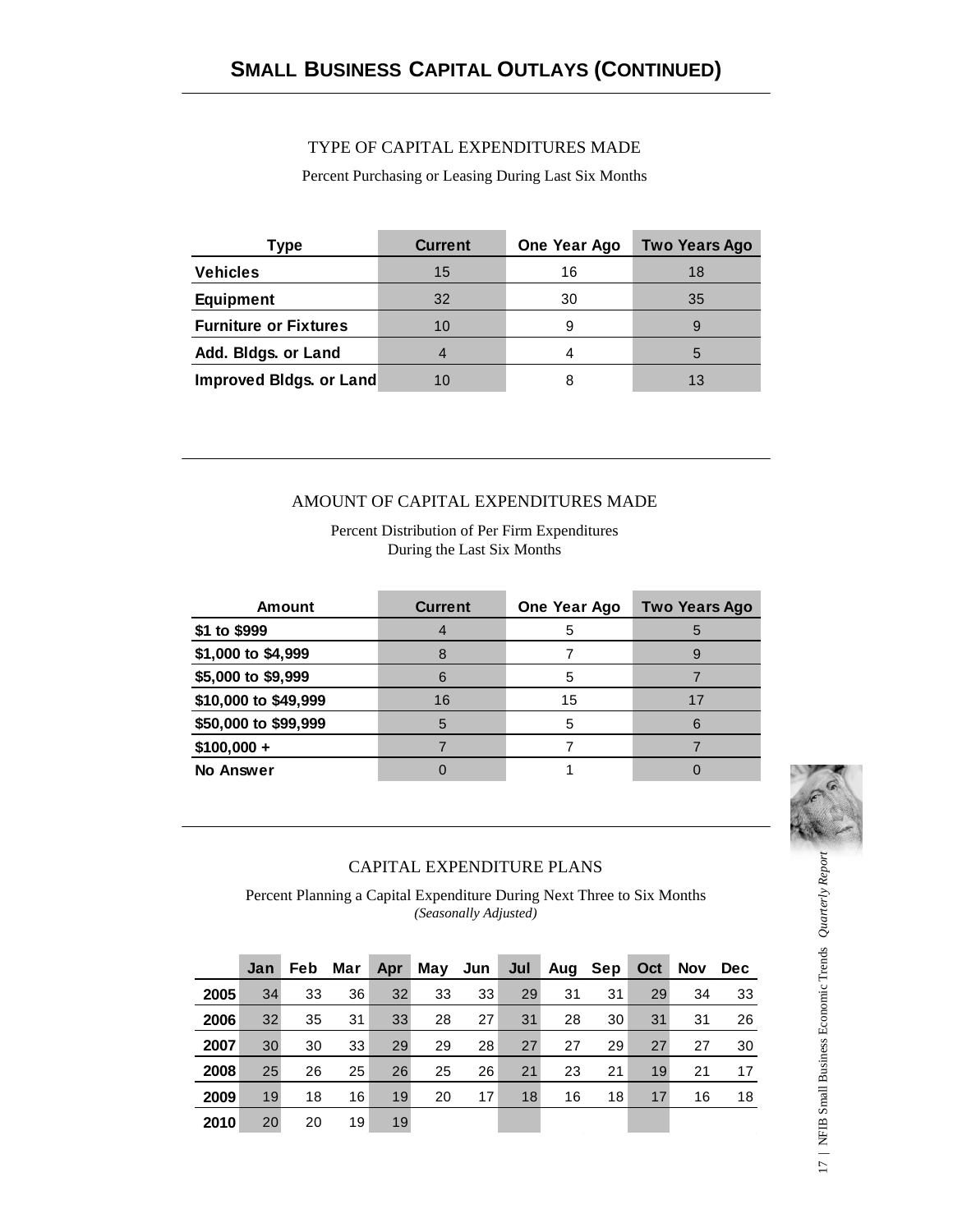|                                  |                | One      | <b>Survey</b> | <b>Survey</b>  |
|----------------------------------|----------------|----------|---------------|----------------|
| <b>Problem</b>                   | <b>Current</b> | Year Ago | <b>High</b>   | Low            |
| <b>Taxes</b>                     | 22             | 19       | 32            | 8              |
| Inflation                        | 4              | 5        | 41            | 0              |
| <b>Poor Sales</b>                | 29             | 34       | 33            | 2              |
| <b>Fin. &amp; Interest Rates</b> | 4              | 5        | 37            | 2              |
| <b>Cost of Labor</b>             | 4              | 3        | 9             | 2              |
| Govt. Reqs. & Red Tape           | 15             | 11       | 27            | 4              |
| Comp. From Large Bus.            | 6              | 5        | 14            | 4              |
| <b>Quality of Labor</b>          | 4              | 2        | 23            | 3              |
| Cost/Avail. of Insurance         | $\overline{7}$ | 9        | 29            | 4              |
| Other                            | 5              | 7        | 31            | $\overline{2}$ |
|                                  |                |          |               |                |

#### SINGLE MOST IMPORTANT PROBLEM

#### April 2010

#### SELECTED SINGLE MOST IMPORTANT PROBLEM

Insurance, Big Business Competition, Inflation, and Regulation *January Quarter 1974 to April Quarter 2010*



#### SELECTED SINGLE MOST IMPORTANT PROBLEM





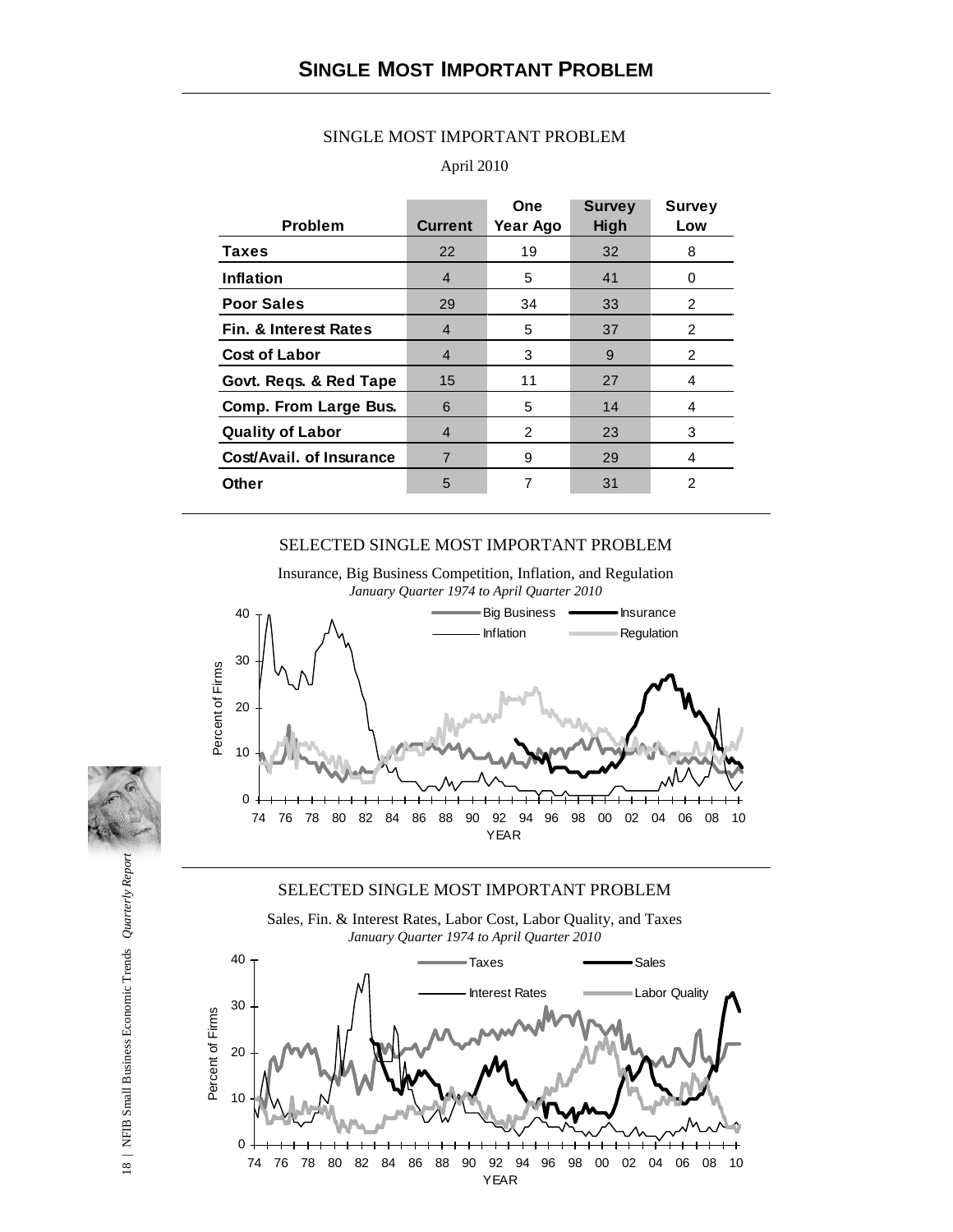#### OWNER/MEMBERS PARTICIPATING IN ECONOMIC SURVEY NFIB

|             | Jan  | Feb | Mar | Apr  |     | May Jun Jul |      | Aug Sep |       | Oct  | Nov | <b>Dec</b> |
|-------------|------|-----|-----|------|-----|-------------|------|---------|-------|------|-----|------------|
| 2005        | 1239 | 495 | 409 | 1220 | 489 | 427         | 1116 | 499     | 423   | 1116 | 532 | 481        |
| <b>2006</b> | 1274 | 484 | 471 | 1094 | 440 | 416         | 1007 | 480     | 380 l | 1075 | 451 | 446        |
| 2007        | 1755 | 750 | 737 | 1703 | 618 | 589         | 1613 | 720     | 674   | 1614 | 719 | 670        |
| 2008        | 1845 | 700 | 735 | 1768 | 737 | 703         | 1827 | 812     | 743   | 1992 | 826 | 805        |
| 2009        | 2013 | 846 | 867 | 1794 | 814 | 758         | 1994 | 882     | 827   | 2059 | 825 | 830        |
| <b>2010</b> | 2114 | 799 | 948 | 2176 |     |             |      |         |       |      |     |            |

Actual Number of Firms

#### NFIB OWNER/MEMBERS PARTICIPATING IN ECONOMIC SURVEY



### NFIB OWNER/MEMBERS PARTICIPATING IN ECONOMIC SURVEY